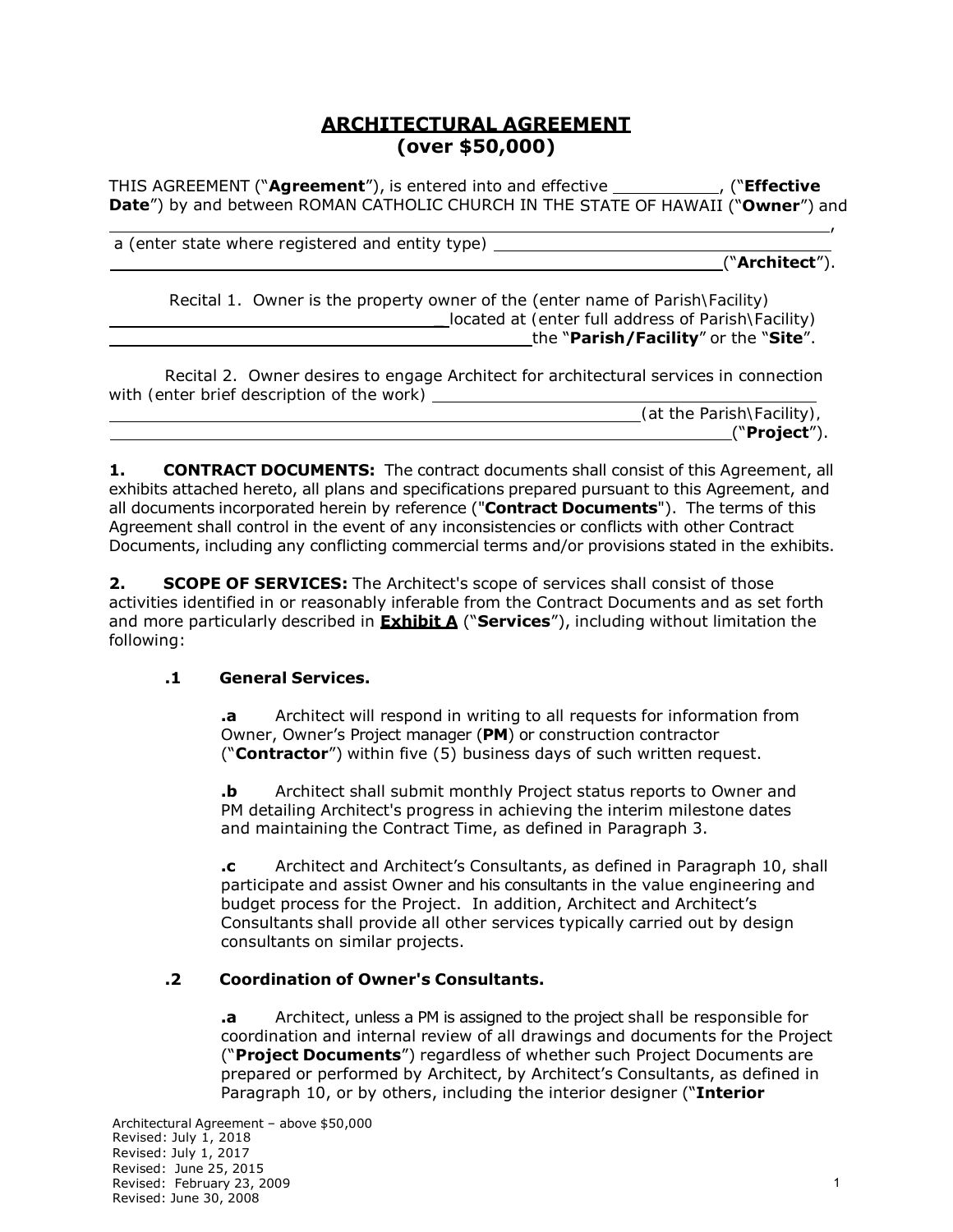**Designer**") or any other consultants retained by the Owner. Architect's duty to coordinate shall include integration and incorporation of all Project Documents into final construction documents to be used by the Contractor in performing its work ("**Construction Documents**"). Architect shall be responsible for the accuracy of all dimensional and layout information contained in all Project Documents and the final Construction Documents as if such Project Documents and Construction Documents were prepared by the Architect itself.

**.b** To the extent necessary to achieve performance of the Services in accordance with the Contract Time, as defined in Paragraph 3, and all interim milestone dates, Architect shall be responsible for coordination of the activities of Architect's Consultants. Owner shall its other consultants, if any, to accept such coordination by Architect unless a PM has been assigned to the project.

**.3 Compliance with Laws.** Architect shall comply with all applicable federal, state and local laws in preparing all drawings and specifications. Without limiting the foregoing, all Project Documents and Construction Documents are to be prepared in accordance with and shall reflect the requirements of the building, fire, plumbing, mechanical, seismic, electrical codes of the State of Hawaii. To the extent those codes shall also be incorporated into the Project Documents and Construction Documents as they are applicable to the occupancy type, equipment and systems required for the Project. The Project Documents and Construction Documents shall also comply with all applicable American Disabilities Act (ADA) requirements.

**.4 Assistance with Permits.** Architect shall assist Owner in obtaining building permits from governmental authorities having jurisdiction over the Project.

**.5 Original Documents.** Architect shall promptly furnish Owner with the originals of all Project Documents and Construction Documents.

**3. PROJECT SCHEDULE:** Owner has provided Architect with a projected schedule for the Project, which is attached hereto as **Exhibit B** ("Project Schedule"). Architect shall commence promptly upon Owners approval of this Agreement for Concept Development, and diligently pursue completion of its Services within the time parameters, and upon receipt of each approval as set forth in the Project Schedule ("Contract Time"). Architect shall complete the following deliverables for approval (1) Concept Documents, as defined in **Exhibit A**, within \_\_\_\_\_\_\_\_\_calendar days; (2) the Schematic DesignDocuments, as defined in **Exhibit A**, within **calendar days, (3)** the Design Development Documents, as defined in **Exhibit A**, within \_\_\_\_\_\_\_\_calendar days and (4) the Construction Documents, as defined in **Exhibit A**, within calendar days. The Owner reserves the right to decide when to issue each Notice to Proceed (NTP). Each deliverable must be approved by the pastor prior to issuing the next NTP and proceeding to the next deliverable.

**4. COMPENSATION:** As compensation for performance of the Services in full accordance with the Contract Documents, Architect shall be paid a fixed fee for \$\_ dollars ("Contract Price") in increments at the completion of each of the four deliverables as follows: Design Concept \$ \_\_\_\_\_\_\_\_\_\_\_\_\_\_\_\_\_; Schematic Design \$\_ ; Design Development \$ ; Construction Documents \$\_ . Notwithstanding the performance of any Additional Services, as defined in Paragraph 5, Architect shall receive no additional compensation for any increase in the length of time in which its Services are required, unless such increase in time is caused by a substantial change in the scope of the Project.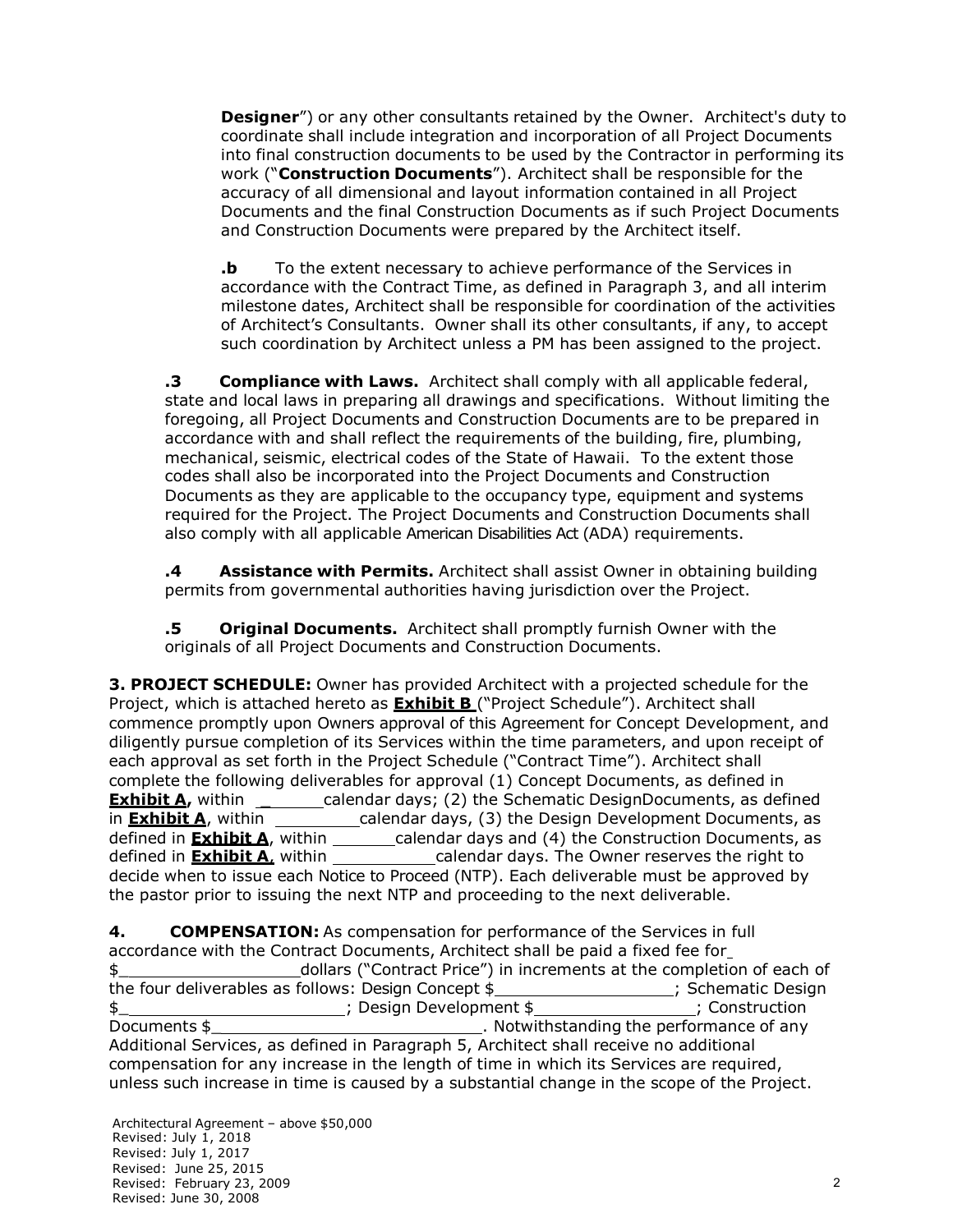Except for Reimbursable Expenses, as defined below, the Contract Price shall compensate Architect for: (1) any and all costs of completing the Services; (2) any and all costs described as Non-Reimbursable Expenses; and (3) all federal, state, and local taxes applicable to the Services, including all sales and use taxes. Expenses; and (3) all federal, state, and local taxes applicable to the Services, including all sales and use taxes.

**.1 Reimbursable Expenses.** Architect shall invoice all reimbursable expenses at the actual cost, without mark-up, and limited to the following categories of costs ("**Reimbursable Expenses**"):

**.a** Reimbursable Expenses are, subject to Owner's approval. Architect shall use best efforts to obtain the lowest costs.

**b** Costs of postage including the cost of air express mail and delivery services directly required by the Services.

**.c** Costs of long distance telephone communications including facsimile transmissions directly required by t h e Services.

**.d** All photocopying required in support of the Services.

**.2 Non-Reimbursable Expenses.** Architect shall not be entitled to receive reimbursement for any cost not specifically and expressly included as a Reimbursable Expense above, including, without limitation ("**Non-Reimbursable Expenses**"):

**.a** Costs of all transportation and subsistence expenses within the metropolitan area of the Project.

**.b** All local telephone communications.

**.c** Costs of computer-aided design software and drafting equipment ("**CADD**") time used in support of the Services.

**.d** Costs of all materials, computer time, data processing and similar expenses incurred in support of the Services.

**.e** Costs of Internet and e-mail access fees and charges.

**5.** ADDITIONAL SERVICES: Architect will be compensated separately for additional services not included in the Services or reasonably inferable from the Contract Documents ("**Additional Services**"). In no event shall Architect commence any Additional Services without Owner's express prior written authorization. Payment for all Additional Services shall be computed on either: (1) a time and expense basis measured by the hourly rates listed in **Exhibit C,** without mark-ups, plus Reimbursable Expenses directly related to such. Additional Services, without mark-ups; or (2) on a fixed price basis as may be mutually agreed upon by the parties in advance and in writing.

**6. OWNER'S RESPONSIBILITIES:** Owner shall reasonably provide Architect with information regarding Owner's requirements for the Services and Architect shall be entitled to rely on the accuracy and completeness thereof. Notwithstanding the foregoing, Architect shall promptly report to Owner any error, inconsistency or omission that Architect discovers in any such information.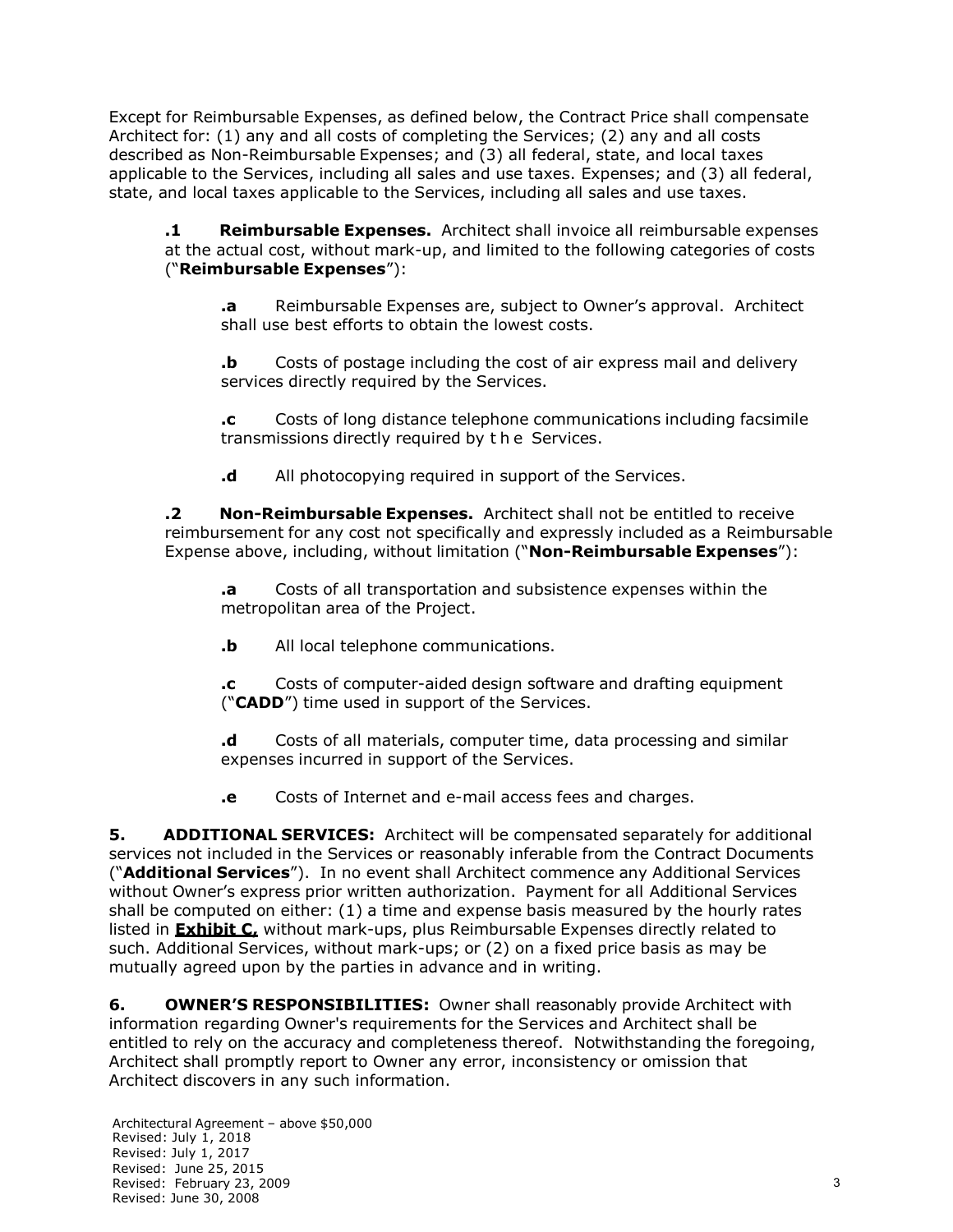### **7. ARCHITECT'S REPRESENTATIONS:**

**.1** Architect represents that it is qualified and experienced in performing substantially the same Services for similar first class Parish/Facility's and has a current professional license to perform the Services contemplated by this Agreement in the State of Hawaii.

**.2** Architect represents that it is knowledgeable of, and shall comply with, all applicable and non-conflicting federal, state and local laws, codes, ordinances, rules, regulations and current architectural standards applicable to the Project, including but not limited to zoning, environmental, fire and safety codes requirements.

**.3** Architect acknowledges that preparation of the Construction Documents will be an evolutionary process, and as such, changes occurring from Owner's review and the Interior Designer's participation in the process, including detailed development of the operational program, the development of interior detailing and final selection of finishes, shall be a part of the Services.

**.4** Architect represents that the Services performed pursuant to this Agreement shall be in accordance with Roman Catholic Church Standards found in the United States Conference of Catholic Bishops (USCCB) document Built of Living Stones Art, Architect and Worship https://store.usccb.org/built-of-living-stones-p/5-408.htm and applicable to architects who are regularly engaged in providing services for similar projects. When a Worship space is the Project or part of a project the owner may engage a liturgical consultant to provide assistance to the Architect

**.5** Architect design shall incorporate Building Green and Sustainability best building practices as well as guidance provided for persons with disabilities by the *Pastoral Statement of U.S Bishops on People with Disabilities.* The complete document is available at http://www.usccb.org/beliefs-and-teachings/what-we-believe/catholicsocial-teaching/upload/Pastoral-Statement-of-U-S-Catholic-Bishops-on-Persons-with-Disabilities.pdf

**8. DESIGN TO BUDGET:** Architect will design the Project in accordance with U.S. Catholic Conference of Bishops (USCCB) document Built of Living Stones Art, Architect and Worship. When a Worship space is the Project or part of a Project the document Built of Living Stones Art, Architect and Worship must be followed and within the budget approved by Owner and as attached hereto as **Exhibit D** ("Project Budget") for each phase of the Services. Prior to the completion of each phase of Architect's Services, the Architect will develop a cost estimate of the Work. Owner to ascertain whether the design deliverables meets the latest approved Project Budget. All redesign services required to meet the approved budget shall be performed at no cost to Owner.

**9. CHANGES:** Owner may, at any time, by written order ("**Change Order**"), make changes in the Services within the general scope of this Agreement. To be effective, a Change Order must be reflected on Owner's standard Change Order form and signed by both parties. Architect shall proceed as directed and such Additional Services shall be compensated as set forth in Paragraph 5.

**10. CONSULTANTS:** Architect shall retain such professional consultants as may be necessary to fully implement the Services ("**Architect's Consultants**"). The qualifications

Architectural Agreement – above \$50,000 Revised: July 1, 2018 Revised: July 1, 2017 Revised: June 25, 2015 Revised: February 23, 2009 Revised: June 30, 2008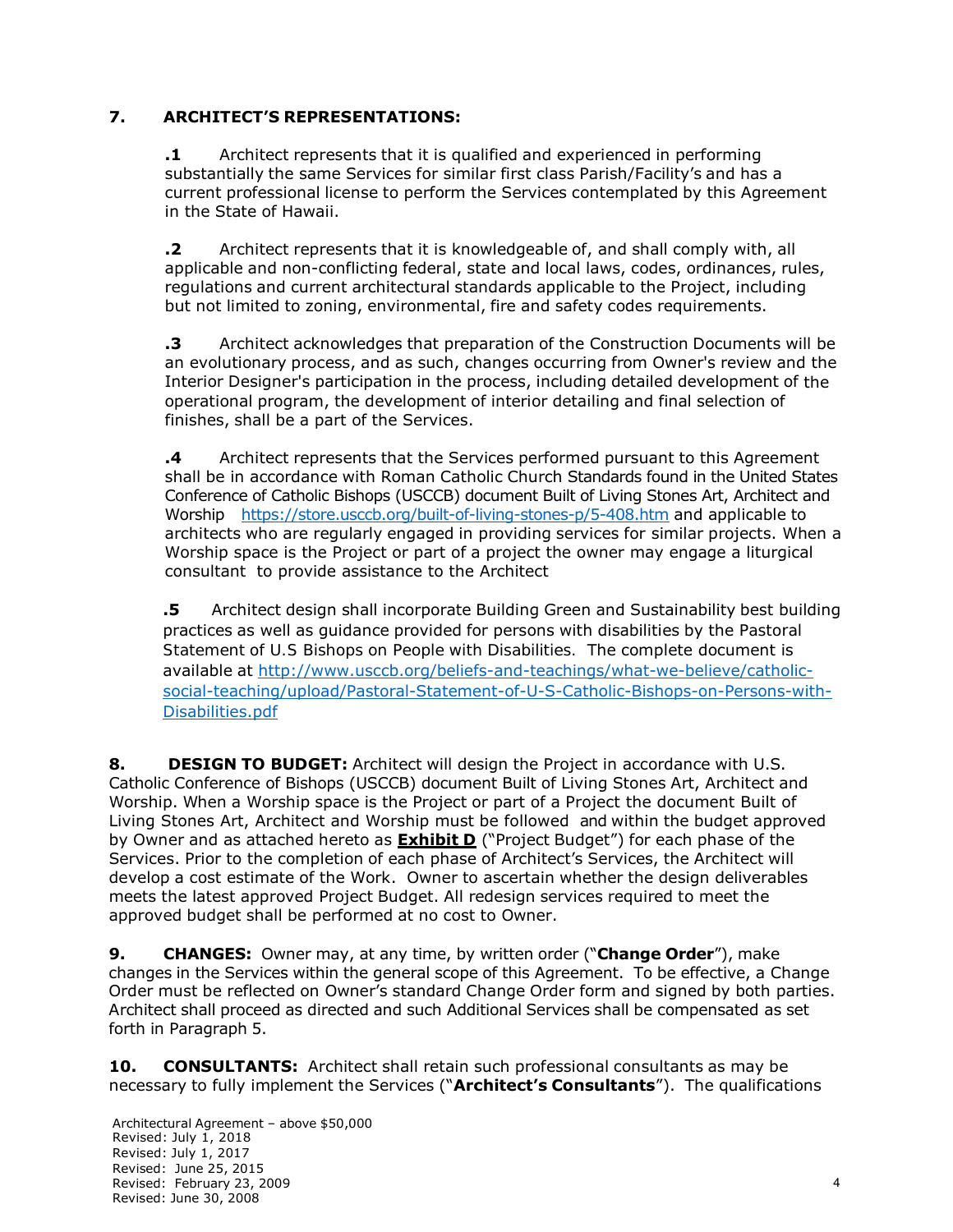of Architect's Consultants shall be subject to Owner's review and approval. The consultants proposed by Architect and approved by Owner are listed in **Exhibit E.** All agreements between Architect and Architect's Consultants shall be subject to the requirements of this Agreement and such agreements shall state expressly the said requirements. Architect shall be fully responsible for the timely and proper performance of Services by Architect's Consultants to the same extent as if all such Services were performed by Architect's own personnel. All costs of Services performed by Architect's Consultants and any sub consultants are included in the Contract Price and shall be paid directly by Architect.

11. **INDEPENDENT CONTRACTOR:** Architect shall act as an independent contractor in providing the Services hereunder. The means and methods Architect employs to provide the Services are matters entirely within its discretion and control in accordance with accepted industry practices. Architect has no authority to act as an agent of Owner, except as expressly provided otherwise herein. Architect acknowledges and agrees that as an independent contractor, it is solely responsible and liable for performance of all duties, obligations and responsibilities as an employer of individuals hired or retained by Architect to provide services to the Owner, including, but not limited to, recruitment, interviewing, hiring, maintenance of personnel records, compliance with Form I-9 Employment Eligibility Verifications, drug testing, payment of wages, setting wage rates and supervision.

**12. EMPLOYEES:** Owner may, from time to time, establish reasonable rules and regulations relating to standards to be met by Architect regarding the appearance or conduct of employees or agents of Architect employed in connection the Services provided to Owner. Architect will remove, or cause to be removed, from the Site any persons to whom Owner may reasonably object and will ensure that such person(s) shall not thereafter be employed by Architect in connection with the Services to be provided hereunder.

#### **13. AUTHORIZED REPRESENTATIVES:**

| Owner to the extent specified in the Contract Documents. Telephone:                                                                                                                                                                                                                    |           |
|----------------------------------------------------------------------------------------------------------------------------------------------------------------------------------------------------------------------------------------------------------------------------------------|-----------|
| .2 Architect's Project Representative. Architect has appointed _________________                                                                                                                                                                                                       | to be its |
| representative, who is assigned solely to this Project, and is authorized to act on Architect's<br>behalf with respect to the Project and whose decisions, notices and directives shall be binding<br>upon Architect with respect to this Agreement. Telephone: ______________________ |           |
| .3 If Required; Interior Designer. The Interior Designer for the Project is:                                                                                                                                                                                                           |           |
|                                                                                                                                                                                                                                                                                        |           |
| as its project liaison ("Project Liaison") authorized to represent Owner/Parish/Facility with<br>respect to the Parish events and parish operations                                                                                                                                    |           |
|                                                                                                                                                                                                                                                                                        |           |
| Architectural Agreement - above \$50,000<br>Revised: 1uly 1 2018                                                                                                                                                                                                                       |           |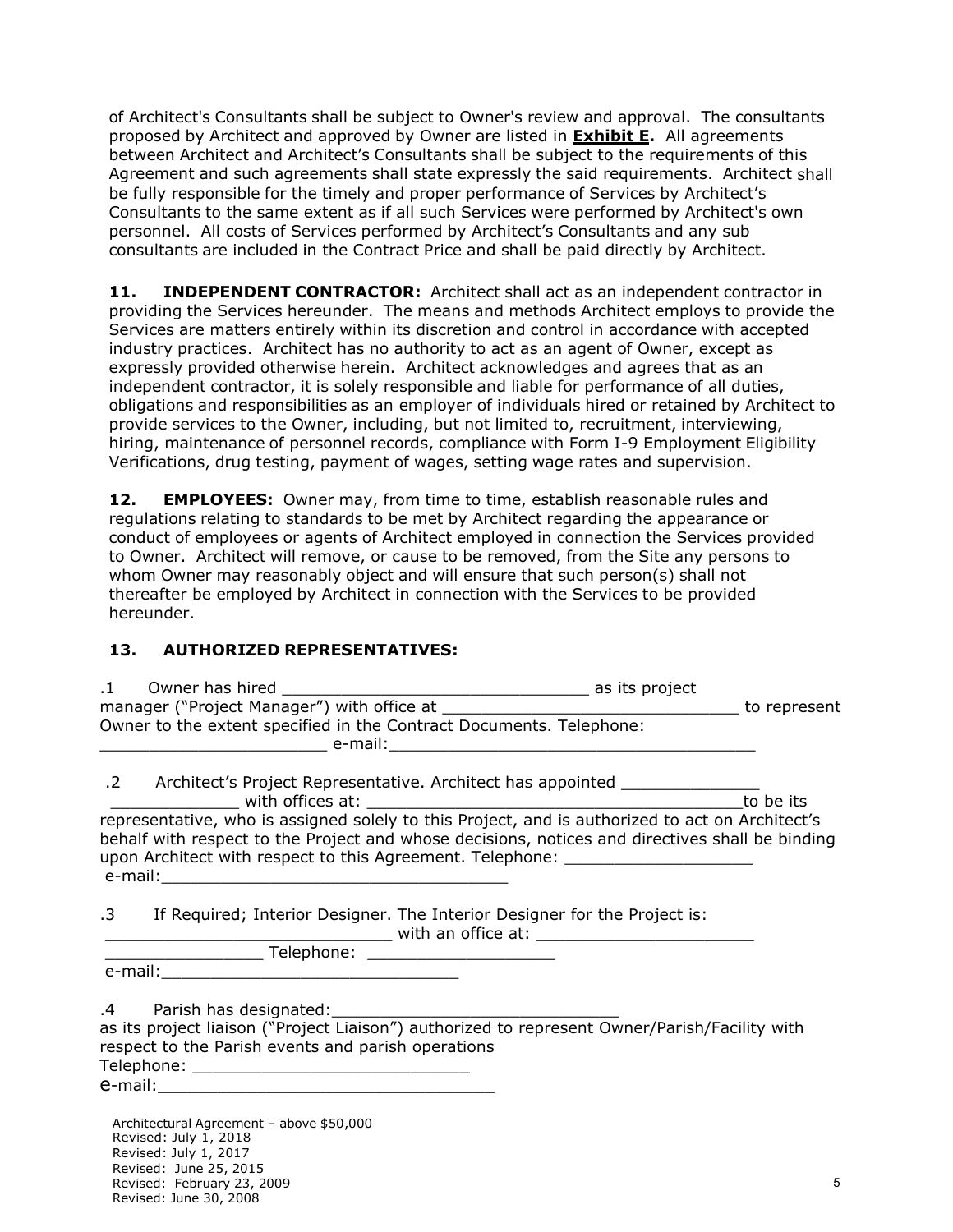**14. TIME OF THE ESSENCE:** Performance of Architect's Services shall commence soonest and shall continue until Architect satisfactorily performs its Services and Owner duly accepts the Services as complete. Architect acknowledges that **TIME IS OF THE ESSENCE**  of this Agreement. In this regard, Architect hereby accepts and confirms that the time allowed in the Project Schedule is a reasonable time period for completing its Services with professional skill and care and hereby agrees to dedicate sufficient professional staff as may be necessary to guarantee that the Services are performed in accordance with the Project Schedule and within the Contract Time.

**15. APPLICATIONS FOR PAYMENT:** Architect will be paid monthly, based upon the progress of the Services, approved deliverables, ("**Progress Payments**") and within thirty (30) days of Final Completion, as defined in the Construction Contract ("**Final Payment**"). On or before the twentieth  $(20<sup>th</sup>)$  day of each month, Architect shall submit its monthly application for payment for the preceding month ("**Application for Payment**") to Owner/Project Manager in a format and supported by such documentation to verify entitlement as Owner reasonably may require, including lien waivers from Architect's Consultants and any sub-consultants in a format approved by Owner. Each such monthly Application for Payment shall identify clearly, itemize and attribute all cost items in a manner that facilitates review by Owner and shall itemize separately the following:

**.1** The amount due for Services provided during the preceding month.

**.2** The amount of Reimbursable Expenses related to the Services performed during the preceding month.

**.3** The amount of approved additional Services completed during the preceding month.

Progress Payments shall be paid within thirty (30) days after Owner's receipt of Architect's approved Applications for Payment if the Application for Payment is received by the Project Director on or before the twentieth (20<sup>th</sup>) of each month.

**16. JOINT PAYEE CHECKS:** If Architect fails to make timely payments to any of Architect's Consultants or any other subcontractor or vendor, Owner may elect to issue one or more checks which are payable jointly to Architect and the relevant Architect's Consultant, subcontractor or vendor of any tier. Such checks shall be forwarded to Architect for further handling. Owner may also elect to issue jointly payable checks in circumstances where a dispute exists between Owner and Architect.

**17. OWNER'S RIGHT TO WITHHOLD:** Notwithstanding anything to the contrary herein, Owner may withhold from any Progress Payment or the Final Payment, the amount which, in Owner's reasonable opinion, is necessary to protect Owner from any overpayment, claims, damages, lawsuits or losses which may result from Architect's failure to perform the Services in accordance with the requirements of this Agreement or under any other circumstance that Owner deems such withholding necessary.

**18. INDEMNIFICATION:** Architect shall defend, indemnify and hold harmless Owner and the Parish\Facility and each of their respective subsidiary, affiliated and parent companies,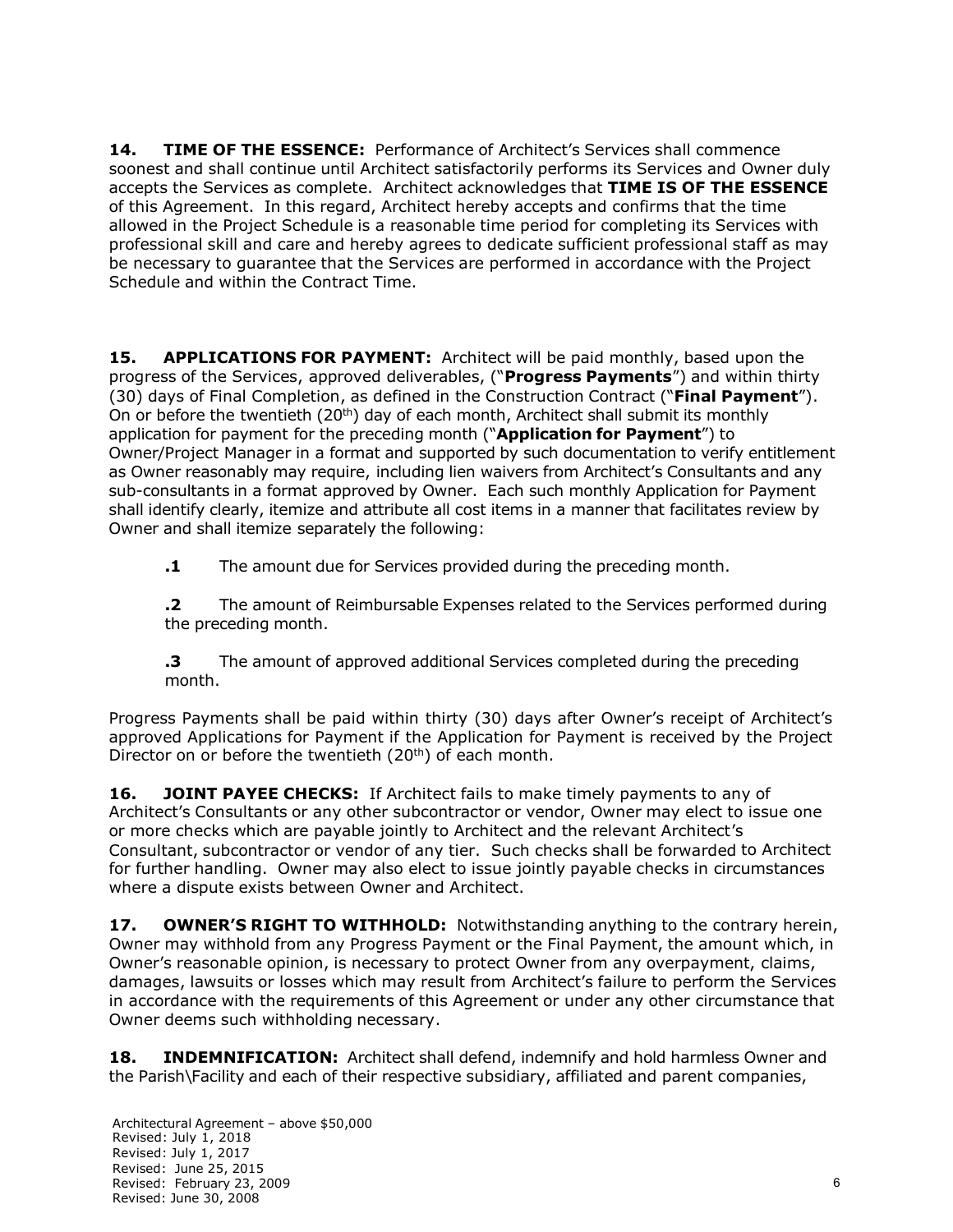their respective successors and assigns and each of their directors, officers, employees, agents, representatives and assigns (collectively referred to as the

"**Indemnitees**") from and against any and all claims, causes of actions, damages, liabilities, losses, costs and expenses, including reasonable attorneys' fees, arising out of or connected with the performance of Architect's Services, including the acts, errors or omissions by the Architect, its employees and agents, orothers for whom the Architect is responsible in the performance of its Services under this Agreement. In the event that any claim is made or an action or proceeding is brought against Indemnitees, arising out of Architect's Services, any such Indemnitee may, by notice to Architect, require Architect, at Architect's expense, to resist such claim or take over the defense of any such action or proceeding and employ counsel for such purpose. Any counsel

chosen by Architect is subject to Indemnitees prior written approval, which approval shall not be unreasonably conditioned, delayed or denied. In the case of counsel acting for the Architect's insurance underwriters, Indemnitees approval is deemed to have been given. Architect's obligations under this Paragraph 18 shall survive termination of this Agreement.

### **19. INSURANCE:**

**. 1** Architect shall procure and maintain at its expense policies of insurance of the types and in amounts no less than the minimum coverage specified in **Exhibit F**  attached hereto. Architect shall maintain such policies of insurance for the duration of the Services and for a period of at least two (2) years thereafter if no other time period is specified herein.

**.2** The Owner does not agree to any limitation of the architect's liability especially, limiting the liability to the amount of the fees. This is extremely prejudicial to the Roman Catholic Church in the State of Hawaii and in the event of a claim against the architect could expose the Church to an uninsured loss.

**20. TERMINATION:** Owner shall have the right to terminate this Agreement as follows:

**.1** Owner may terminate this Agreement if Architect violates or breaches any of the terms, conditions or covenants hereof and does not remedy such violation or breach within ten (10) days after written notice by Owner to Architect of such violation or breach. Upon the effective date of termination, Architect will be paid for Services satisfactorily completed, subject to Owner's rights to any offsets or damages.

**.2** Owner may terminate this Agreement in whole or in part solely for Owner's convenience upon written notice to the Architect ("**Convenience Notice**"), without regard to any fault or failure to perform by Architect or any other party. In the event of a termination for convenience, Architect shall be paid for all Services satisfactorily performed up to the date of such Convenience Notice, plus an additional amount for reasonable, unavoidable and direct costs of demobilization for a maximum of ten (10) days following receipt of the Convenience Notice.

**.3** Owner shall have no liability to Architect for compensation, expenses, additional fees or anticipated profits for unperformed Services, lost business opportunities, impaired bonding capacity, or any overhead or general conditions costs attributable to a termination by Owner, except as provided in Paragraphs 20.1 and 20.2 hereof. All amounts payable by Owner shall be subject to Owner's right of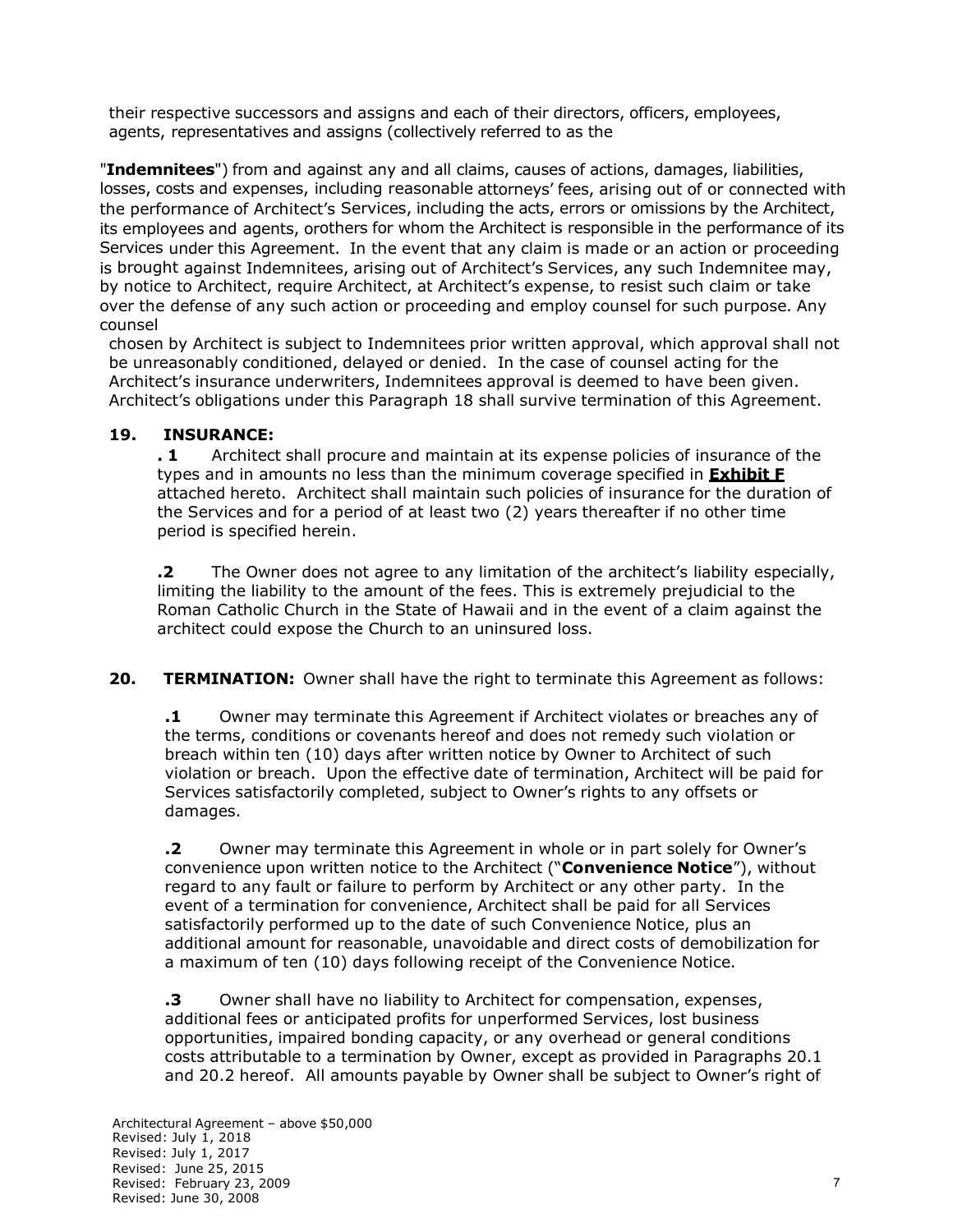audit and offset.

**21. ASSIGNMENT:** The Services to be provided by Architect hereunder are personal in nature and accordingly, Architect may not assign or encumber this Agreement or any rights or obligations of Architect hereunder.

**22. OWNERSHIP AND USE OF DOCUMENTS:** Architect agrees that its Services are personal to Owner and considered work for hire and that title to all original drawings, specifications, estimates, field notes and other documents prepared by Architect and Architect's Consultants pursuant to this Agreement shall belong to Owner. To the fullest extent permitted by law, Architect hereby assigns or shall cause to be assigned to Owner, all proprietary rights which Architect or any of Architect's Consultants may have in such documents, including all copyrights. Upon completion of the Services or upon earlier termination, Architect shall promptly deliver to Owner the originals of all such drawings and documents. Architect may retain reproducible copies for its own information and reference purposes. Owner agrees that any re-use of such documents for purposes other than the Project shall be at Owner's sole risk and Architect shall be relieved of any liability hereunder.

**23. PROPRIETARY INFORMATION:** Owner considers all information pertaining to the Services or the Project to be confidential and proprietary unless otherwise stated to Architect in writing. Architect shall refrain from disclosing any such information without Owner's prior written consent, including any information which is prepared or developed by or through Architect, Architect's Consultants, other consultants, Owner, or contractors.

**24. ADVERTISING AND USE OF NAME:** Architect shall not display or distribute any advertising signs or notices of any kind whatsoever at the Parish/Facility, except caution and work in progress signs, without the prior written permission of Owner in each instance. Any such permission given shall be revocable at any time thereafter without prior notice to Architect and at the sole discretion of Owner.

**25. OWNER'S AUDIT RIGHTS:** Architect shall maintain all Project-related records ("**Project Records**") for a period of two (2) years after the Contract Time has ended ("**Retention Period**"). Owner shall have the right to audit, copy and inspect all such Project Records, including all electronic records, files and renderings which are retained in computers or on diskettes, at all reasonable times during the course of the Services and during the Retention Period. Project Records shall be made available to the Owner at all times to assist Owner in the resolution of any issues pertaining to Change Orders based on time and expense, claims, other issues pertaining to an increase or decrease in the Contract Price and/or the Contract Time, or compliance with Owner's business ethics policies.

**26. OWNER'S RIGHT TO SUPPLEMENT:** If Architect violates or breaches any of the terms, conditions or covenants hereof, then Owner may, without prejudice to any other remedy it may have, provide any such labor and materials as are necessary to remedy such violation or breach, and Owner may deduct the cost thereof from any money due or thereafter becoming due to Architect.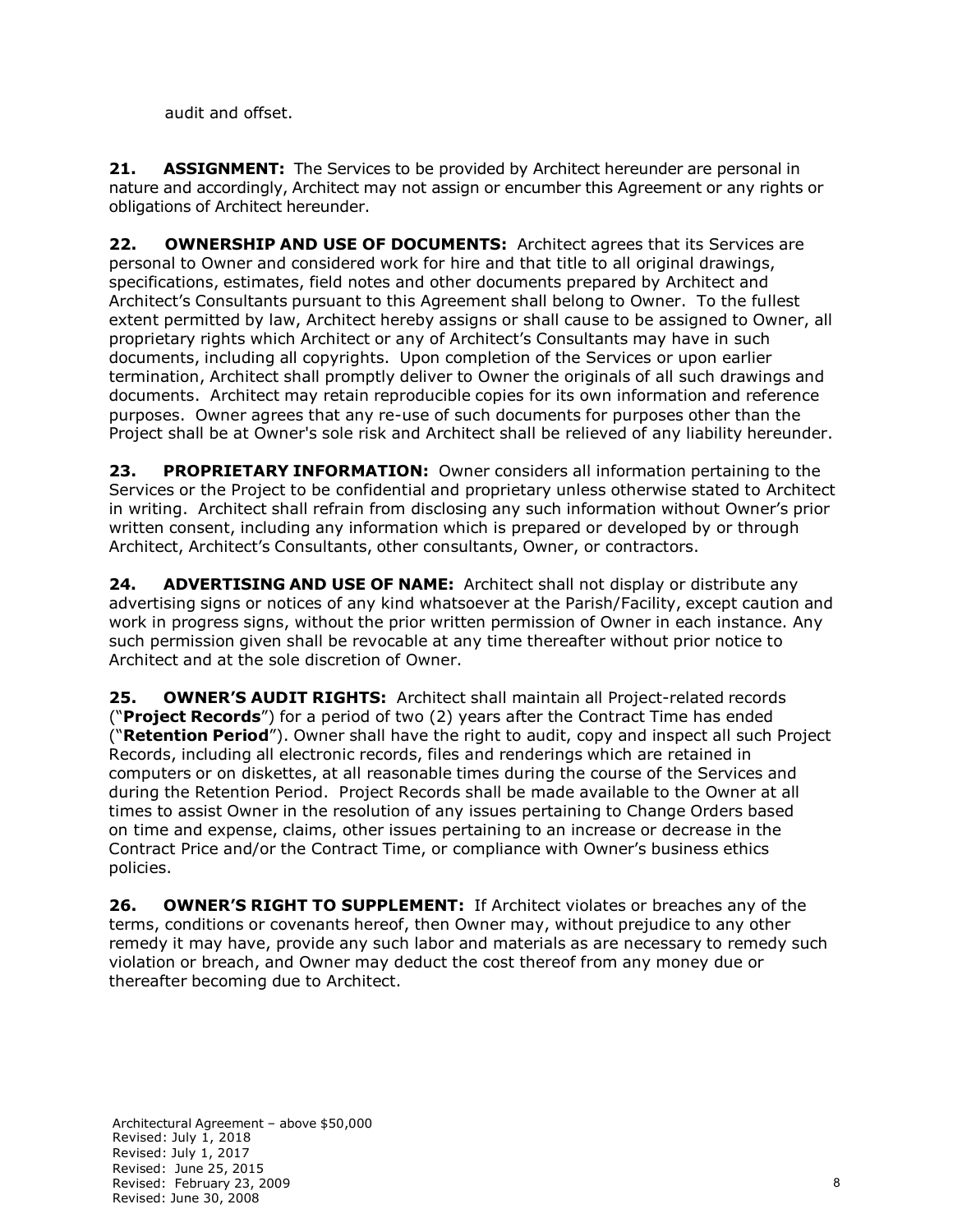### **27. CLAIMS AND DISPUTES:**

.1 General. The validity, interpretation, and effect of this Agreement shall be governed by laws of the State of Hawaii. The existence of any claim, dispute or legal proceeding shall not relieve Contractor from its obligation to properly perform its Work as set forth herein. In the event of a dispute with respect to amounts payable under a request for payment from the Contractor, Owner shall pay all undisputed amounts and Contractor shall continue performing any remaining Work hereunder. Neither party shall initiate a legal proceeding nor shall the applicable statute of limitations commence to run until the Work is fully performed or until this Contract is terminated, whichever occurs first..

.2 Mediation. In the event of any claim, dispute or other matter arising out of or relating to this Agreement, the parties shall attempt to resolve any dispute amicably at a meeting to be attended by persons with decision-making authority. If, within thirty (30) days after such meeting, the parties have not resolved the dispute, they shall submit the dispute to mediation by written demand in accordance with the Construction Industry Mediation Procedures of the Dispute Prevention and Resolution Inc. 1003 Bishop St. Pauahi Tower Suite 1155, Honolulu, HI 96813 and bear equally the costs of the mediation.

.3 Arbitration. If, within thirty (30) days after mediation is initiated, the mediation does not result in settlement of the dispute, then the same shall be settled by arbitration administered Dispute Prevention and Resolution Inc. 1003 Bishop St. Pauahi Tower Suite 1155, Honolulu, HI 96813 and not by litigation. Either party may submit such unresolved dispute to arbitration, which shall be conducted by a sole arbitrator. The arbitrator shall be selected in accordance with Dispute Prevention and Resolution Inc. 1003 Bishop St. Pauahi Tower Suite 1155, Honolulu, HI 96813, however, the arbitrator must have experience in construction disputes and must not have any conflict of interest. The compensation of the arbitrator and all related expenses shall be borne equally by the parties, unless otherwise awarded by the arbitrator. Unless otherwise agreed, the arbitration shall be conducted in the State of Hawaii. The prevailing party shall be entitled to recover its reasonable attorneys' fees, costs and disbursements in any action brought to enforce its rights under this Agreement.

#### **.4 WAIVER OF JURY TRIAL. THE PARTIES HERETO, AFTER CONSULTING WITH COUNSEL, HEREBY KNOWINGLY AND VOLUNTARILY WAIVE THEIR RIGHTS TO TRIAL BY JURY, AND ACKNOWLEDGE THAT THEY UNDERSTAND AND ACCEPT THE DISPUTE RESOLUTION PROCEDURE SET FORTH IN THIS AGREEMENT.**

**28. NOTICES:** All notices and other communication to be given hereunder shall be in writing and be deemed to have been received either: (1) immediately upon personal delivery or confirmed fax receipt; (2) one (1) business day after having been sent by confirmed overnight courier; or (3) three (3) days after mailing, if mailed by certified mail, return receipt requested, postage prepaid: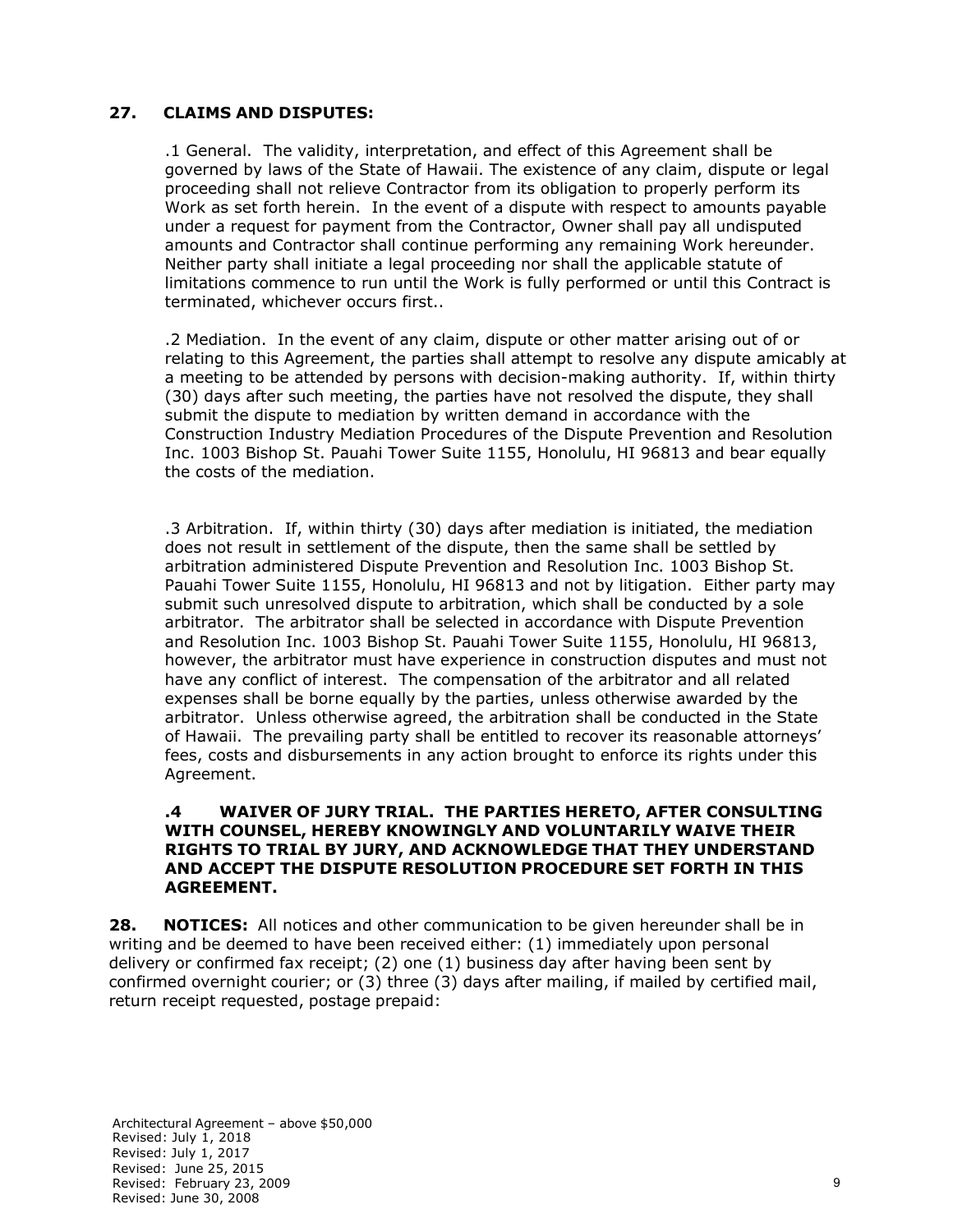| If to Owner:                 |  |
|------------------------------|--|
| Owner's Name:                |  |
| <b>Owner's Address:</b>      |  |
| <b>Owner's Address:</b>      |  |
| Attn: Owner's Rep:           |  |
| E-mail:                      |  |
| If to Parish\Facility:       |  |
| Parish\Facility Name:        |  |
| Parish\Facility Address:     |  |
| Parish\Facility Address:     |  |
| Attn: Parish\Facility Rep:   |  |
| E-mail:                      |  |
| If to Architect:             |  |
| Name of Architect:           |  |
| <b>Address of Architect:</b> |  |
| <b>Address of Architect:</b> |  |
| Attn: Architect Rep          |  |
| E-mail:                      |  |

The parties hereto shall be responsible for notifying each other of any change of address or facsimile number in accordance with this Paragraph 28.

**29. SEVERABILITY:** The invalidity or unenforceability of any one of the terms, conditions, covenants or provisions of this Agreement, or any portion thereof, shall not affect the remaining portions thereof, and the Agreement shall be construed and enforced as if such invalid term, condition, covenant or provision had not been included herein.

**30. ENTIRETY OF THE AGREEMENT:** This Agreement, together with the attached Exhibits, contains the full and complete understanding of the parties as to the subjects contained herein and supersedes any and all prior written or oral agreements or understandings between the parties. This Agreement may not be modified except by a subsequent writing executed by both parties. Waiver from time to time of any provision hereunder will not be deemed to be a full waiver of such provision or a waiver of any other provisions hereunder. The terms of this Agreement are mutually agreed to be clear and unambiguous, shall be considered the workmanship of all of the parties and shall not be construed against the drafting party.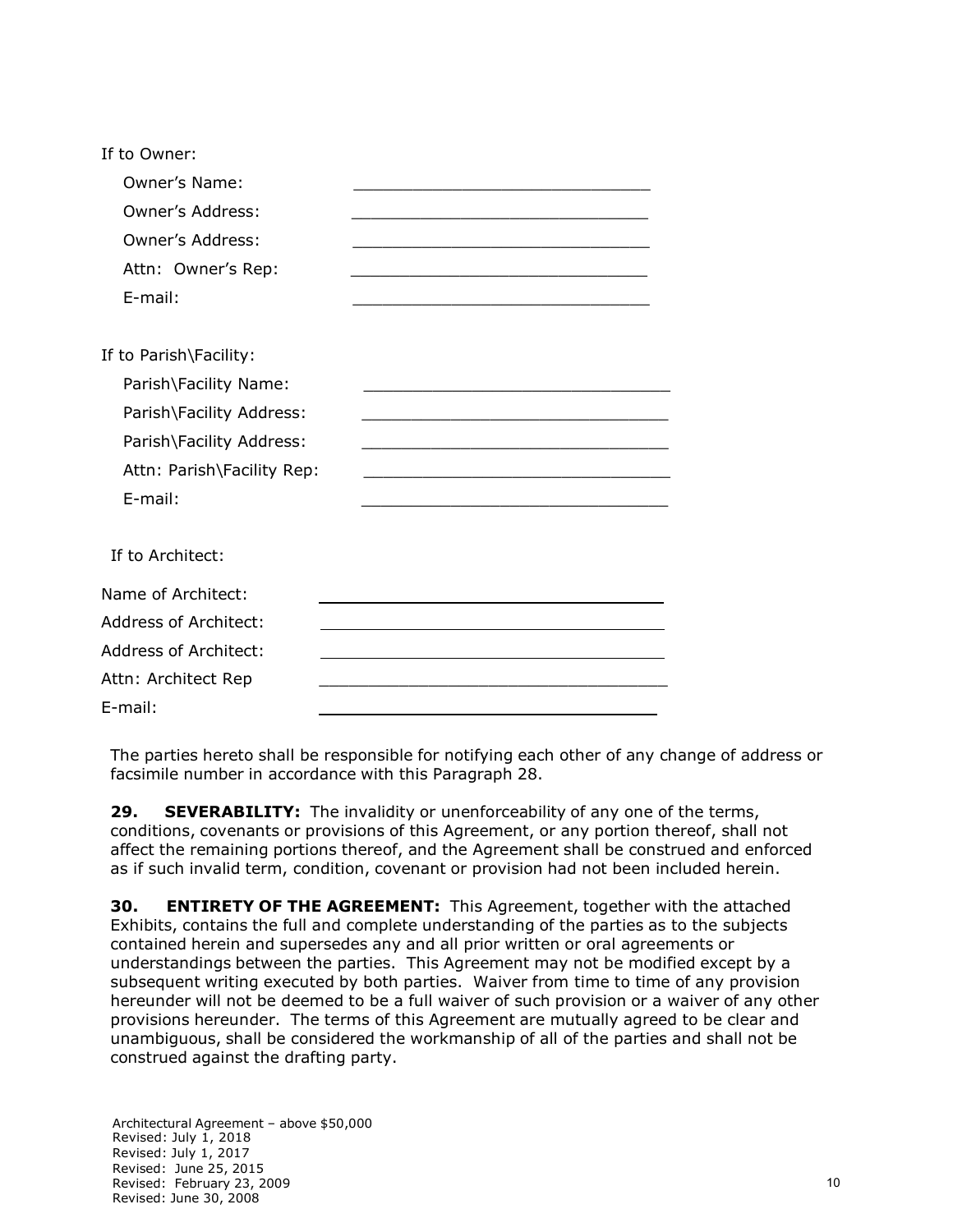**31. DAYS:** For the purposes of this Agreement and unless stated to the contrary, the term "days" shall refer to calendar days.

**32. COUNTERPARTS:** This Agreement may be executed in several counterparts, each of which shall be deemed an original, but all of which shall constitute one and the same instrument.

**33. WITNESS WHEREOF**, the parties have duly executed this Agreement as of the day and year first written above.

#### **ROMAN CATHOLIC CHURCH IN THE STATE OF HAWAII**

| By:    |  |
|--------|--|
| Name:  |  |
| Title: |  |

#### **PARISH**

| By:    |  |
|--------|--|
| Name:  |  |
| Title: |  |
|        |  |

### **AME OF ARCHITECT**

| By:    |  |
|--------|--|
| Name:  |  |
| Title: |  |

This Architect Agreement is reviewed when modifications are attached by addendum: **ASHFORD & WRISTON**

A Limited Liability Law Partnership LLP

By:

Name: 

Title: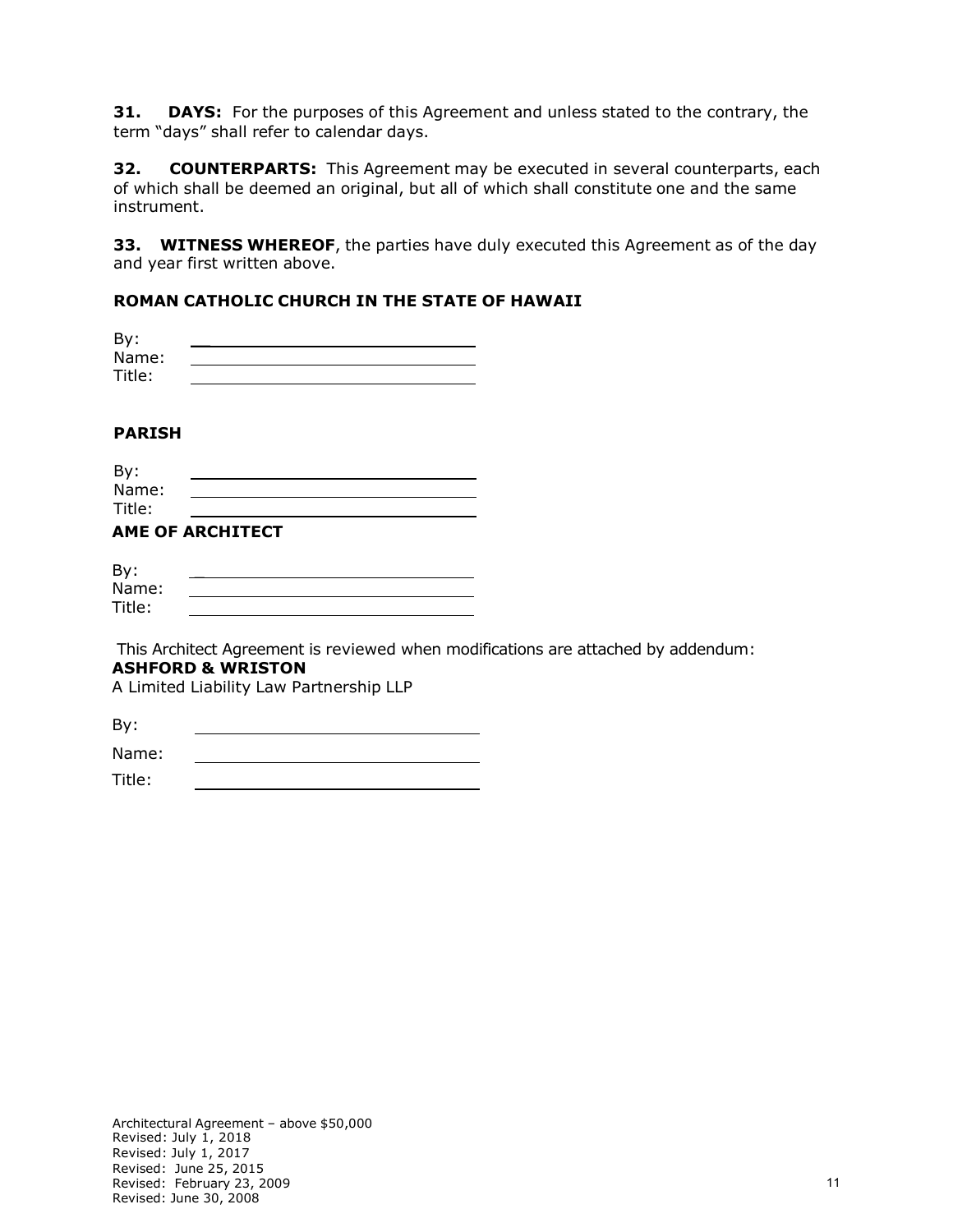# **EXHIBIT A**

**Scope of Services (Program)**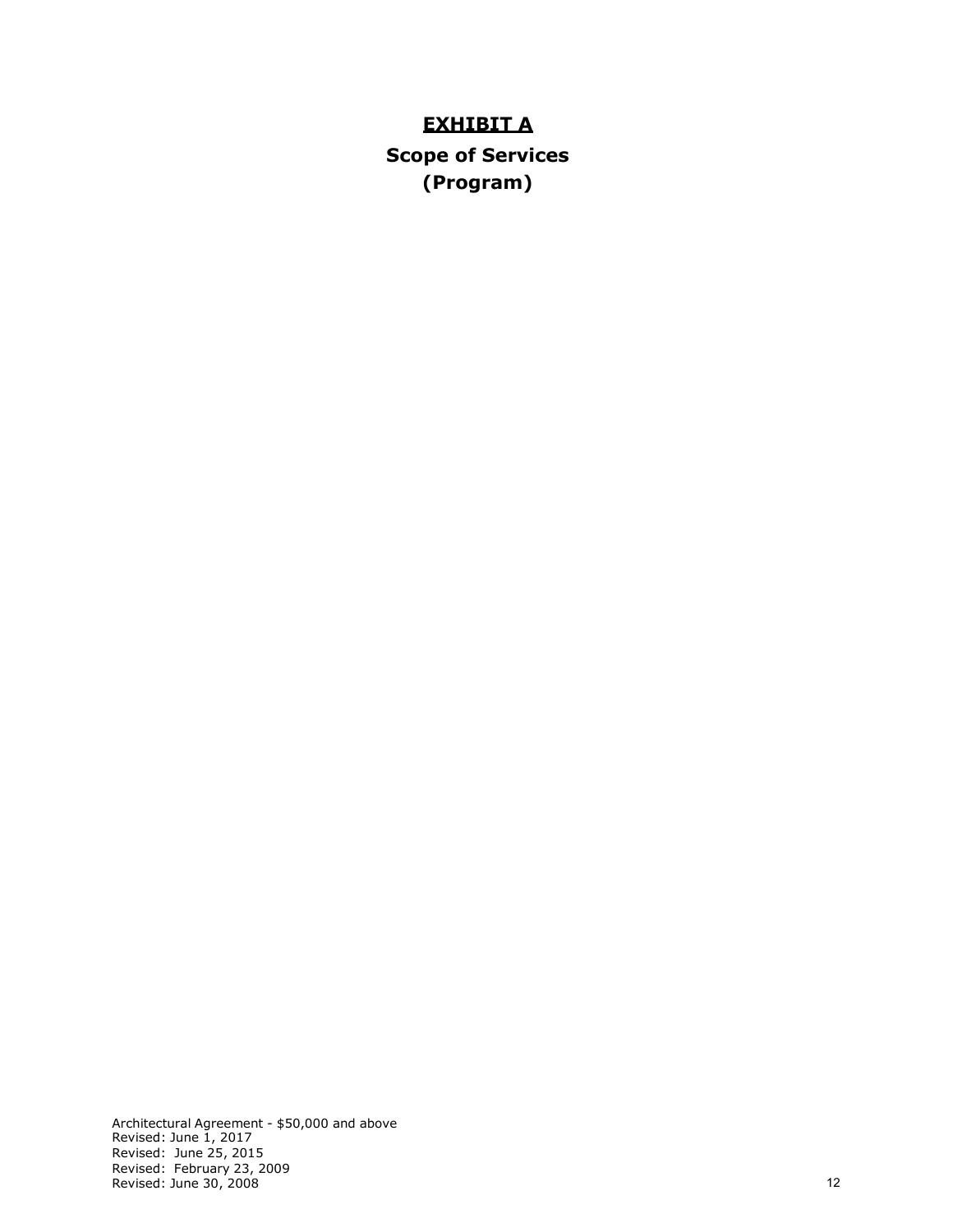#### **METHOD OF OPERATION:**

#### **1. Conceptual Design Phase: (Concept Design Deliverable)**

**a.** The concept design Phase ("**Concept Design Phase**") may include some or all of the following items: A master plan, strategic plan and preliminary program provided by Owner, as well as a general outline of what is desired in this project. Architect shall review the these documents along with other the program information furnished by Owner to ascertain the requirements of the Project and Architect shall review its understanding of such requirements with Owner. Architect shall meet with Parish/Facility leadership to further understand the Parish needs and desires.

**b.** In order to properly perform its Services, Architect shall perform a visual inspection of the Site conditions and/or existing conditions to make a professional assessment of said conditions and shall perform an assessment of the Site documents provided by Owner. Architect's inspection shall include whatever ground testing may be viable without penetrating the surface. In preparing all design documents, Architect shall take into account (i) all information which can be obtained through the investigation described above, and (ii) all information regarding the Site furnished by Owner. Architect shall report promptly to Owner all discrepancies in information furnished to Architect by Owner which are discoverable upon examination of such information. This shall include reporting omissions in the information provided by Owner which are generally recognized as necessary for design purposes.

**c.** Architect shall develop and review with Owner alternative design concepts ("**Conceptual Documents**") for the design and construction of the Project which may be beneficial to the Project Schedule and/or the Project Budget.

**d.** Prior to starting the Schematic Design Phase, as defined below, Architect shall provide Owner with written confirmation of Architect's understanding of Owner's program requirements, the overall Project Schedule and Project Budget. Further, Architect shall obtain Owner's approval of the Conceptual Deliverable Documents to be developed into Schematic Design Documents, as defined below. After the Owner's approval the Architect will be issued an NTP to the Schematic design Phase

#### **2. Schematic Design Phase (Schematic Design Deliverable)**

**a.** Based upon Owner's program requirements, all directions received during Conceptual Design Phase, the overall Project Schedule and the Project Budget requirements, Architect shall prepare a set of schematic design documents ("**Schematic Design Documents**") for the Project, based upon the approved Conceptual Documents, which Owner shall review and approve ("**Schematic Design Phase**").

**b.** The Schematic Design Deliverable Documents shall be in sufficient detail to develop budget construction pricing and preliminary approvals required by governmental agencies and any other design review boards or commissions.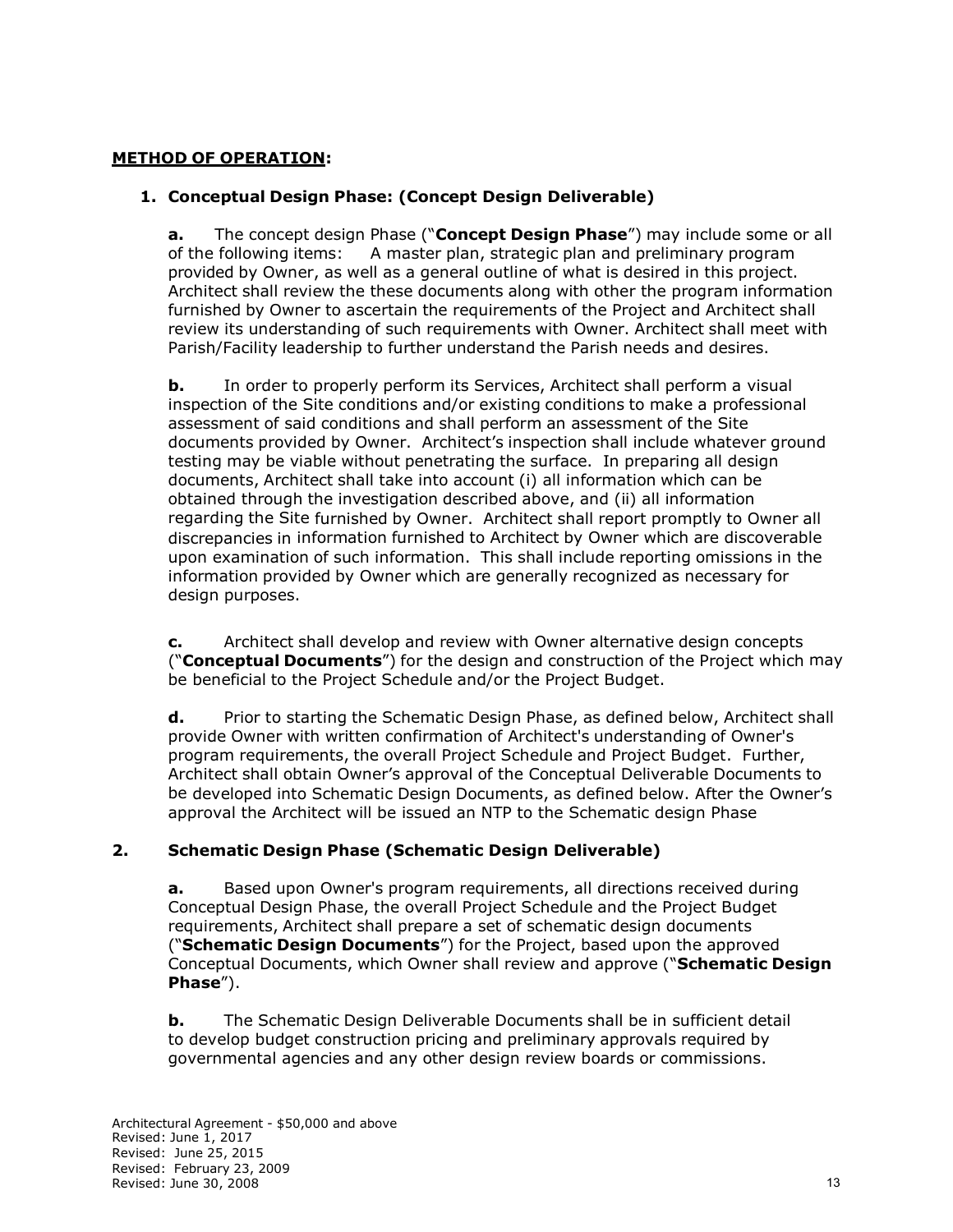**c.** As part of its Schematic Design Document submittal, Architect shall also provide Owner with the following:

**i.** A written synopsis of applicable zoning laws, building code requirements and all other laws and regulations applicable to Project, including structural requirements and parking requirements;

**ii.** Written reports of the status of all building permit filings and reviews by other governmental design review agencies, if any, including fee costs;

**iii.** A written description of Architect's quality control program including procedures for ascertaining: (a) coordination and control of all Project-related documents; (b) code and regulatory approvals and compliance; (c) single discipline and multi-discipline coordination; and (d) constructability;

**iv.** All Schematic Design Documents required by Owner.

**v**. The Architect in coordination with the Pastor may make appropriate presentations to The Parish and the Diocesan Building and Planning Commission.

**vi.** The Project Budget (to include all costs associated with the Project) should be fully developed by the completion of the Schematic Design Phase

#### **3. Design Development Phase: (Design Development Deliverable)**

**a.** Based upon the approved Schematic Design Documents and any adjustments thereto authorized by Owner, Architect shall prepare, for review and approval by Owner, design development documents ("**Design Development Documents**") which shall consist of drawings, specifications and other documents which fix and describe the anticipated final size and character of the Project, including all architectural, structural, mechanical, electrical systems materials and all other elements necessary to describe the Project ("**Design Development Phase**").

**b.** As part of its Design Development Deliverable Phase submittal, Architect shall also provide Owner with the following:

**i.** Verification from all local authorities, including but not limited to fire, zoning and permit officials, that the Design Development Documents are in compliance with all local ordinances and safety codes;

**ii.** A review of all functional relationships contained in the Design Development Documents with Owner; and

**iii.** All Design Development Documents required by Owner.

#### **4. Construction Document Phase: (Construction Document Deliverable)**

**a.** Based upon the approved Design Development Documents and any further adjustments in the scope or quality of the Project and/or in the Project Budget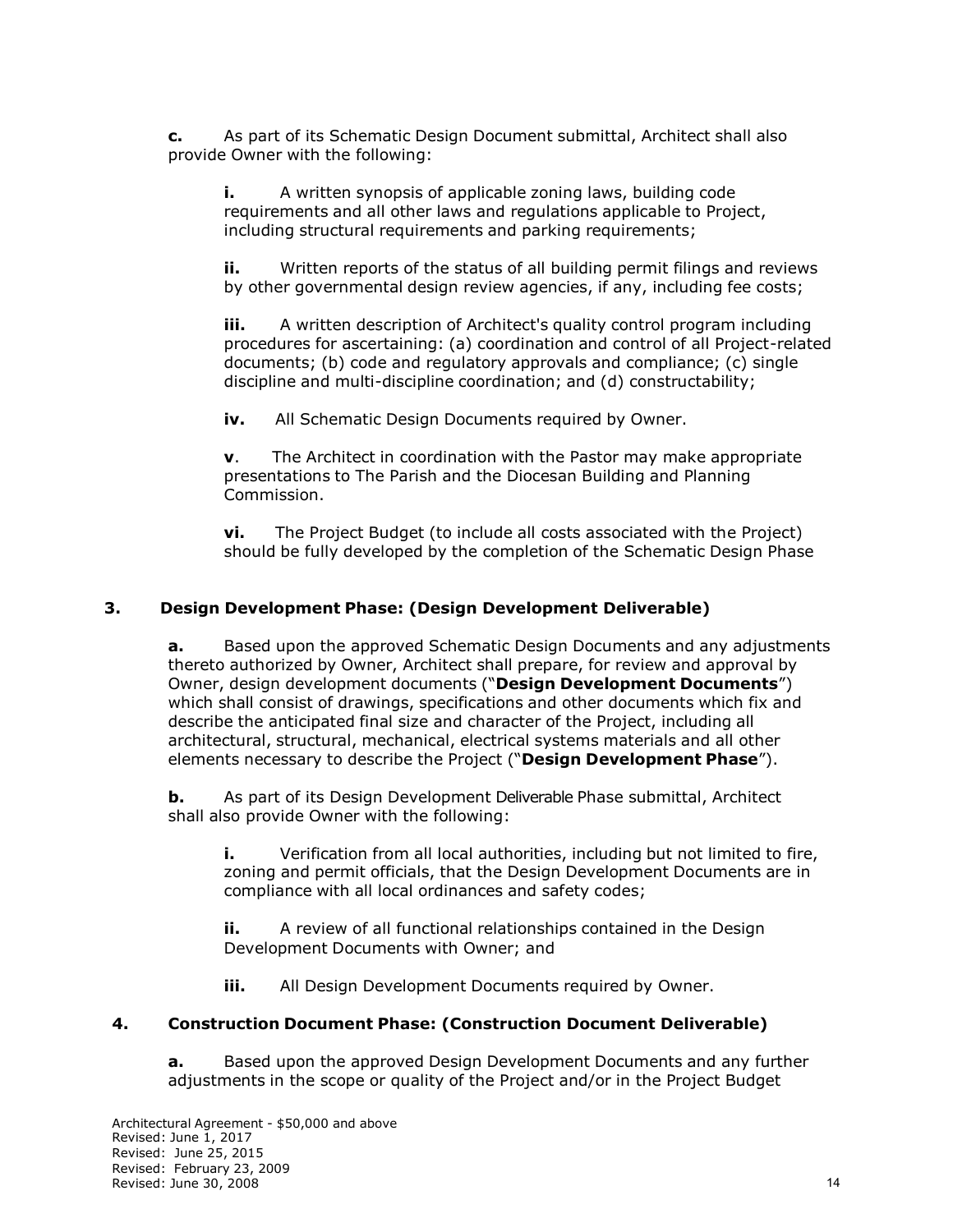authorized by Owner, Architect shall prepare final Construction Documents, for review and comment by Owner, setting forth in detail all of the requirements for the construction of the Project in compliance with all applicable codes and regulations and that are suitable for bidding ("**Construction Document Phase**"). In the event the Project Schedule contains milestone dates for separate construction work packages, Architect shall prepare and complete all final Construction Documents for such work packages as part of its Services.

**b.** The Construction Documents shall be so designated when the Architect deems that its drawings and specifications are complete and comprehensively coordinated for purposes of competitive bidding and construction of the Project facilities on a definitive lump-sum or guaranteed maximum cost basis.

**c.** As part of its Construction Document Phase submittal, Architect shall provide Owner with all Construction Documents required by Owner.

**d.** Construction Documents, for purposes of bidding and construction, will either physically incorporate or incorporate by reference, drawings and specifications received from Owner and Owner's separate consultants, to include but not be limited to, technical specifications, manuals, Site reports and other documents (collectively referred to as "**Other Documents**") reasonably necessary to obtain competitive bids to construct the Project. The Other Documents are incorporated into the Construction Documents to assist Owner in obtaining competitive bids and to construct the Project.

**5. Bidding Phase:** Architect and project manager shall assist Owner with: (a) the preparation of all bidding documents required by Owner to obtain competitive bid proposals, including instructions to bidders and bidding forms, and (b) the evaluation of bids for award of the Construction Contract ("**Bidding Phase**"). At Owner's direction, bids will be solicited on either a lump-sum, guaranteed maximum price or a cost-plus basis, or any combination thereof. Architect's Services during the Bidding Phase shall include, but not be limited to, the following:

**a.** Assist Owner with the Project Manager in responding to bidder's inquiries, including inquiries pertaining to the identification of cost elements to be included in bids;

**b.** Assist Owner with the Project Manager in coordination of the instructions to bidders, the Construction Documents and the agreement between Owner and the Contractors("**Construction Contract**") to avoid inconsistencies and conflicts, and in verifying consistent use of defined terms, compatible numbering systems and document identification numbers;

**c.** Attend, and conduct, when required by Owner, all pre-bid conferences with bidders and prepare necessary addenda and written responses to requests for clarifications from bidders;

**d.** Assist Owner with the Project Manager in reviewing the bids received with Owner for the purpose of ascertaining whether the bids conform to the requirements of the instructions to bid, the Construction Documents and the Construction Contract;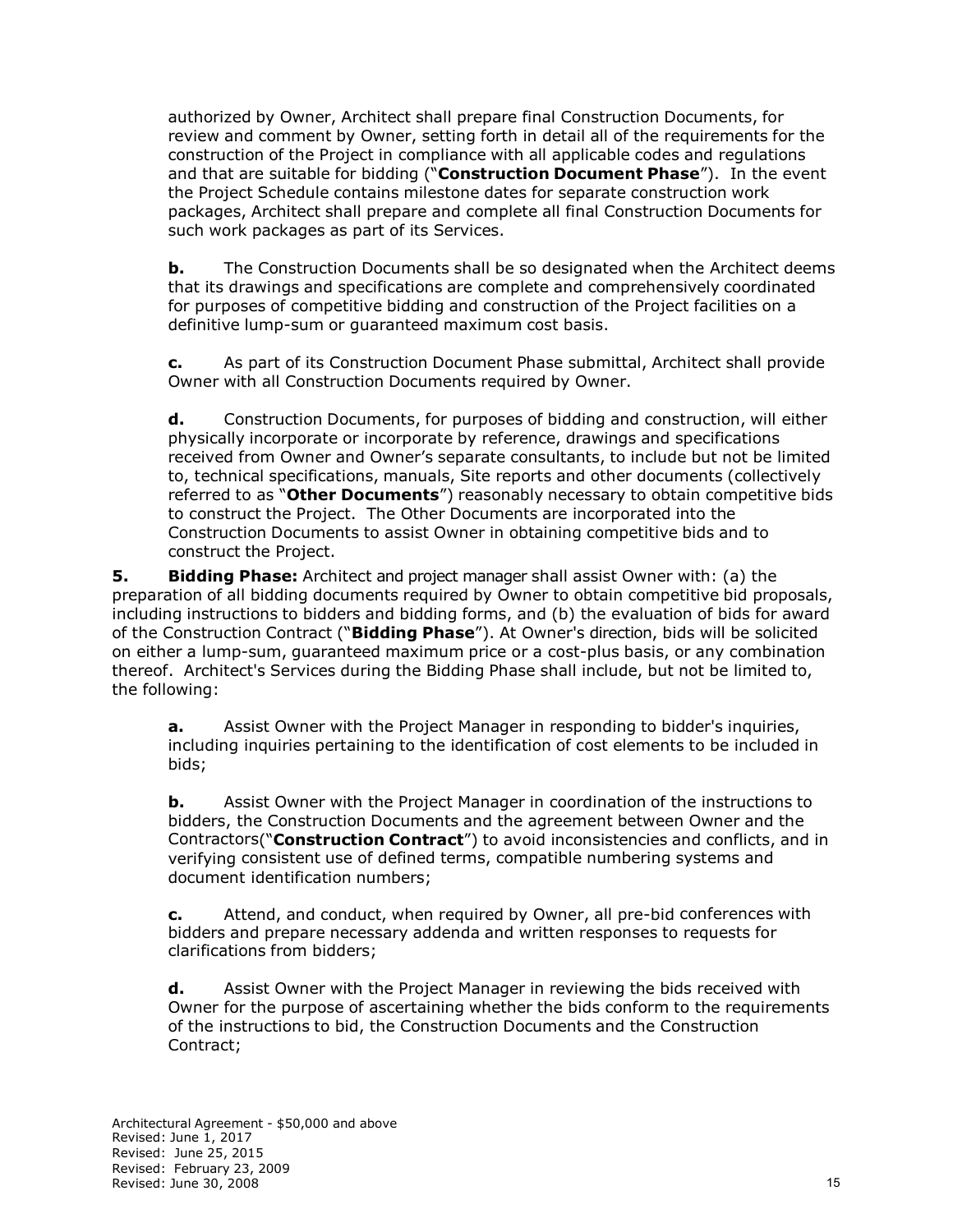**e.** Assist Owner with the Project Manager in reviewing the bids received for the purpose of evaluating and ascertaining the lowest responsive bidder from both the standpoint of overall technical superiority and lowest responsive contract price, including evaluations of bidder's alternatives. When the project is over budget conduct Value Engineering meetings with Owner, Project Manager, and Contractor to determine costs savings to meet the budget.

**f.** Supplement, interpret and clarify the Construction Documents to the extent necessary to assist Owner and Project Manager in negotiations with the bidders.

**6. Construction Phase:** Architect's responsibility to provide Services for the construction phase of this Agreement shall commence with the award of the Construction Contract and terminate at the earlier of the issuance by Owner of the Certificate of Final Completion or sixty (60) days after the date of Substantial Completion of the Work, as each is defined in the Construction Contract (**Construction PhaseServices**"). The Construction Phase Services shall include the following:

**a.** Architect shall provide administration of the Construction Contract to the extent set forth in this Agreement. In the event of a conflict between this Agreement and the Construction Contract, the provisions of this Agreement shall control.

**b.** Architect shall be a representative of, and adviser to, Owner and shall have authority to act on behalf of Owner only to the extent provided in this Agreement.

**c.** Promptly upon Owner's notice to the Contractor to proceed pursuant to the Construction Contract, Architect shall commence performance of the following activities:

**i.** Review Contractor's proposed Schedule of Values, as defined in the Construction Contract, and inform the Owner and Project Manager of its suitability for measuring progress payments;

**ii.** Submit written reports to Owner and the Project Manager every week recording its observations at the construction Site as to the progress and quality of the Work, as defined in the Construction Contract. In particular, Architect shall promptly inform Owner in writing of any deficiencies in the Work and/or deviations from the requirements of the Construction Contract which come to Architect's attention; and

**iii.** Assist Owner, Project Manager and/or the Contractor in obtaining all necessary building permits, including assisting with "plan check" activities and any inspections required by building permit authorities.

**d.** Architect shall, visit the site as often as necessary, and not less than once every two weeks, to become familiar with the progress and quality of the Work and to determine, in general, if the Work is being performed in accordance with the Construction Documents. Architect is not required to make exhaustive or continuous on-Sire inspections. Architects' Consultants shall visit the Site as necessary to properly perform their portion of the Services.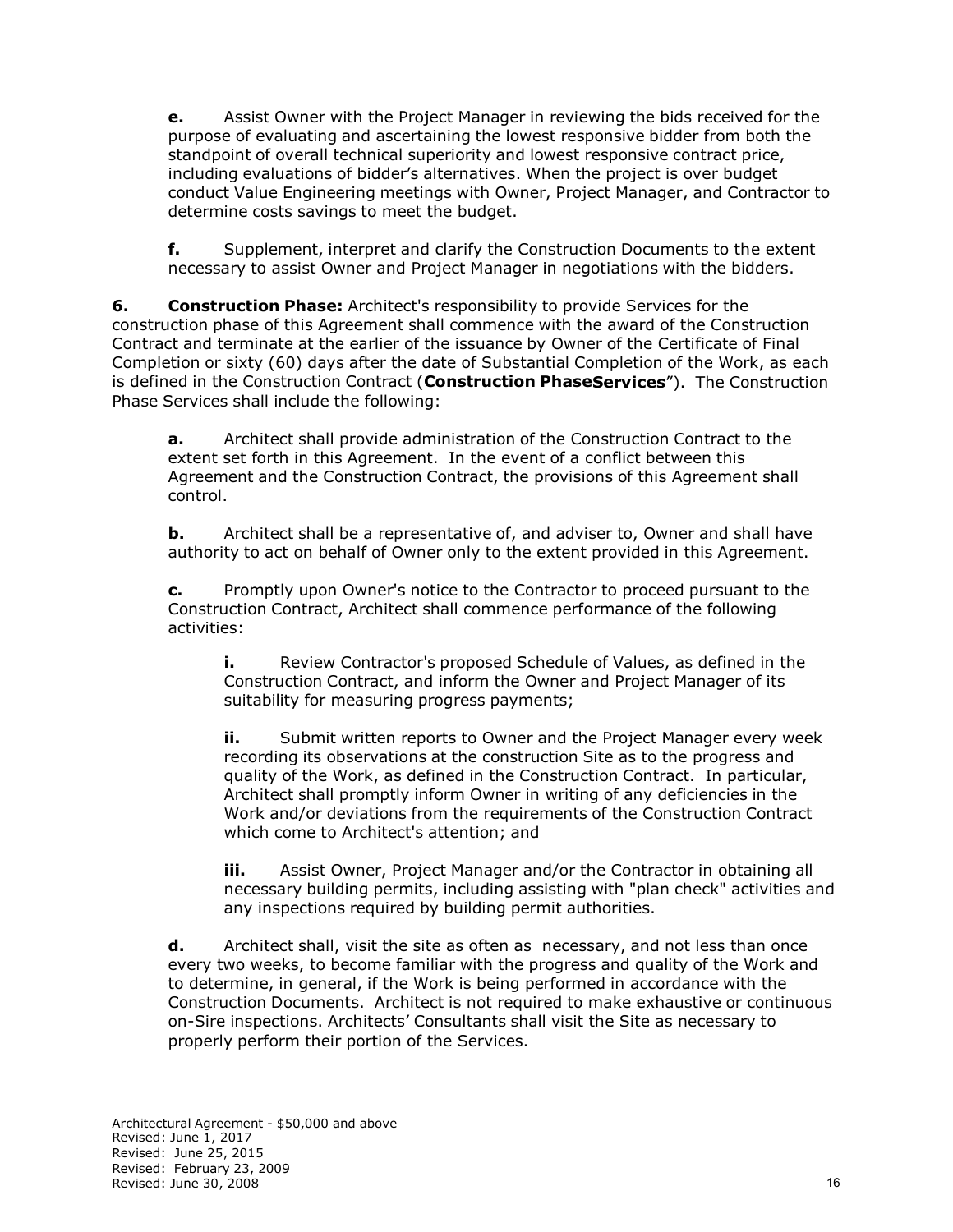**e.** Architect shall prepare and distribute all necessary bulletins, drawings, supplemental specifications and similar communications necessary to clarify or supplement the Construction Documents.

**f.** Except as may be otherwise provided in the Construction Contract, Owner shall require the Contractor to forward a copy of all communications to Architect. Communications by and with Architect's Consultants shall be through Architect. Communications by and with subcontractors and material suppliers shall be through the Contractor. Communications by and with separate contractors shall be through Owner.

**g.** Architect shall review Contractor's Applications for Progress Payments, as defined in the Construction Contract, and recommend amounts to Owner with the Project Manager's concurrence for payment to the Contractor in accordance with the payment provisions of the Construction Contract. Architect's recommendation of amounts due for payment purposes shall be a representation to Owner that the Work has progressed to the point indicated and that, to the best of Architect's knowledge, information and belief, the quality of the Work is in accordance with the Construction Contract. Architect's certification shall include information regarding percentages of completion of all major components of the Work relevant to the amounts being applied for by

Contractor.

**h.** Architect's certification of payments shall be subject to: (i) further evaluations of the Work for conformance with the Construction Contract upon Substantial Completion; (ii) results of subsequent tests and inspections; (iii) minor deviations from the Construction Contract which are correctable prior to Final Completion; and (iv) specific qualifications expressed by Architect.

**i.** Architect shall notify promptly Owner, for final decision by Owner, whenever Architect considers it necessary or advisable to perform additional inspection or testing to determine if the Work is in accordance with the provisions of the Construction Contract and/or in compliance with applicable laws; provided, however, that nothing herein shall make Architect liable to any extent for safety precautions or programs in connection with the Work, or for safety during construction, or for construction means, methods, sequences, techniques or procedures relating to the Project.

**j.** When professional certification of performance characteristics of materials, systems or equipment is required by the Construction Contract, Architect shall be entitled to rely upon such certification to establish that the materials, systems or equipment will meet the performance criteria required by the Construction Contract.

**k.** Architect shall review and approve, or take other appropriate action, on shop drawings, product data and samples submitted by Contractor for the purpose of checking for conformance with information given in the Construction Documents. Architect shall use its best efforts to complete any and all such reviews and actions within five (5) business days and Architect shall be liable for any delays pertaining to any and all such reviews and actions completed later than ten (10) days after receipt of Contractor's submittal.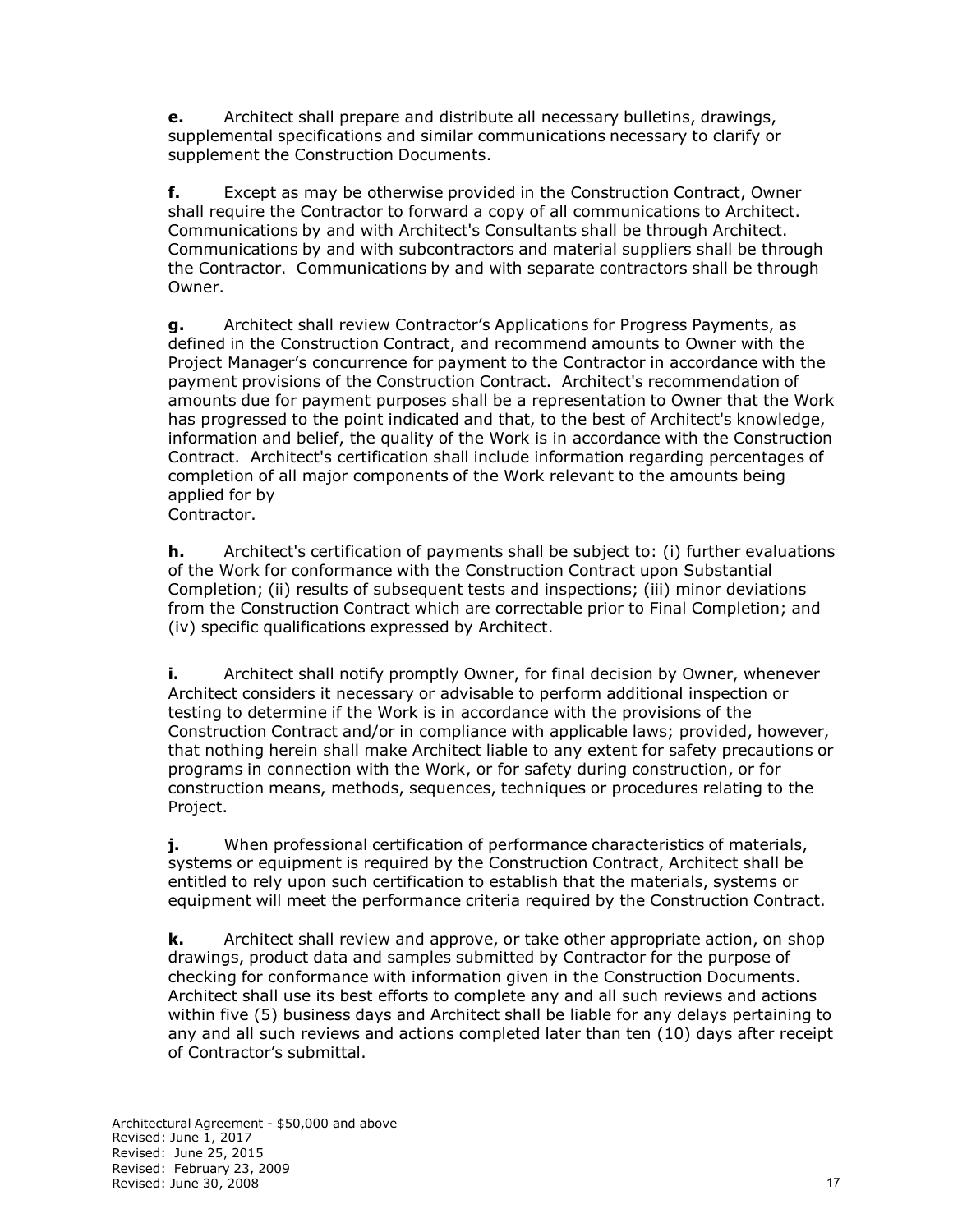However, for submittals relating to the critical path or critical long lead procurement items, Architect shall respond in the time frame requested by Owner. The Architect shall respond to Requests For Information (RFI) from the Contractor. Clarifications to Drawings and Specifications are at no cost to the Owner

**l.** Notwithstanding Architect's approval of submittals, the Contractor shall remain responsible for determining the accuracy and completeness of details such as dimensions and quantities, for substantiating installation instructions, and for the performance of equipment or systems being provided by the Contractor. Likewise, Architect's approval of a specific item shall not indicate approval of an assembly of which the item is a component.

**m.** Architect shall assist the Project Manager in the preparation of all necessary Owner Directives and Change Orders, as each is defined in the Construction Contract, supplying supporting documentation and data as deemed necessary to comply with the Construction Contract. Such documents shall be for Owner's approval and for issuance in Owner's name.

**n.** Prior to Substantial Completion of the Work, as defined in the Construction Contract, Architect shall, after notice and upon written approval by Owner, arrange and observe tests and inspections required in the Construction Contract for checkout, start-up and performance testing of all major equipment and specialized building systems incorporated into the Work, including applicable heating, ventilating, refrigeration, air conditioning, plumbing, electrical, fire/life safety, security and energy management systems.

**o.** When Architect deems that Contractor has complied with all requirements for Substantial Completion, Architect shall recommend that Owner issue a Certificate of Substantial Completion, as defined in the Construction Contract. Further, Architect shall certify to Owner that to the best of Architect's knowledge and belief, the Contractor has complied with the Construction Documents in achieving Substantial Completion.

**p.** Based upon information developed at the time of Substantial Completion, Architect shall assist Project Manager or Owner's representative in the preparation of a punch list of all incomplete and/or unacceptable systems and/or construction items for all trades, which must be corrected prior to Final Completion, as defined in the Construction Contract.

**q.** Architect shall assist the Project Manager or Owner's representative in ascertaining the satisfactory completion by Contractor of all punch list items for purposes of Final Completion, including the submittal by Contractor of all documents required in the Construction Contract.

**r.** Upon Owner's or Project Manager's request, Architect shall receive, verify the completeness thereof and forward to Owner all records, warranties, manuals, lien waivers and related documents required in the Construction Contract to be assembled and delivered by the Contractor for purposes of Final Completion, as defined in the Construction Contract.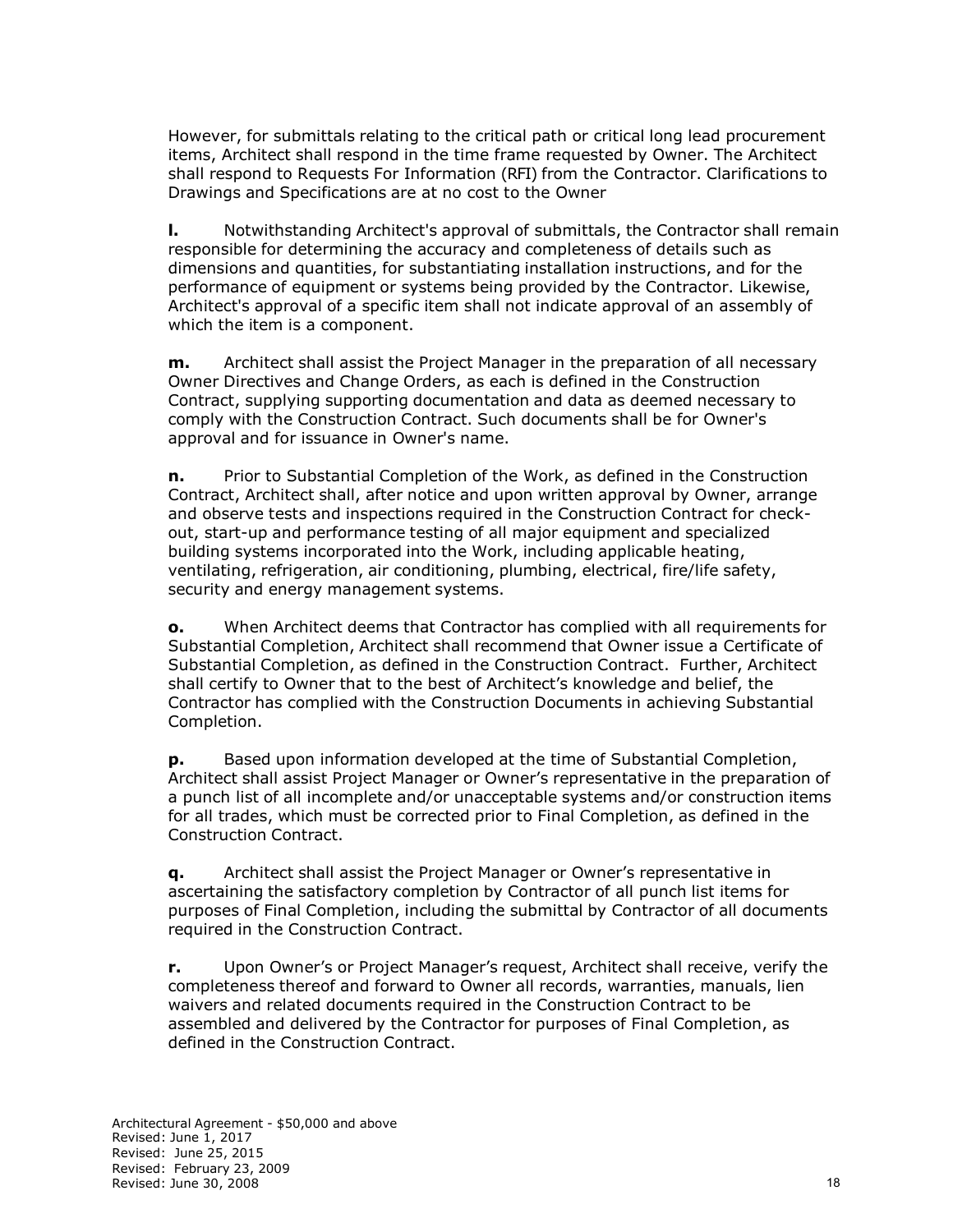**s.** When Architect deems that Contractor has complied with all requirements for Final Completion, as defined in the Construction Contract, Architect shall recommend that Owner issue a Certificate of Final Completion, as defined in the Construction Contract. In addition, Architect shall certify to Owner that to the best of Architect's knowledge and belief, the Contractor has complied with the Construction Documents in achieving Final Completion. Architect shall forward the documents delivered by the Contractor to Owner as part of such recommendation.

**t.** Upon the Contractor's compliance with the requirements of the Construction Contract and after Owner issues the Certificate of Final Completion, Architect shall promptly review the Contractor's Application for Final Payment and issue its certification to Owner recommending the amount of Final Payment due to the Contractor, including the disposition of retention.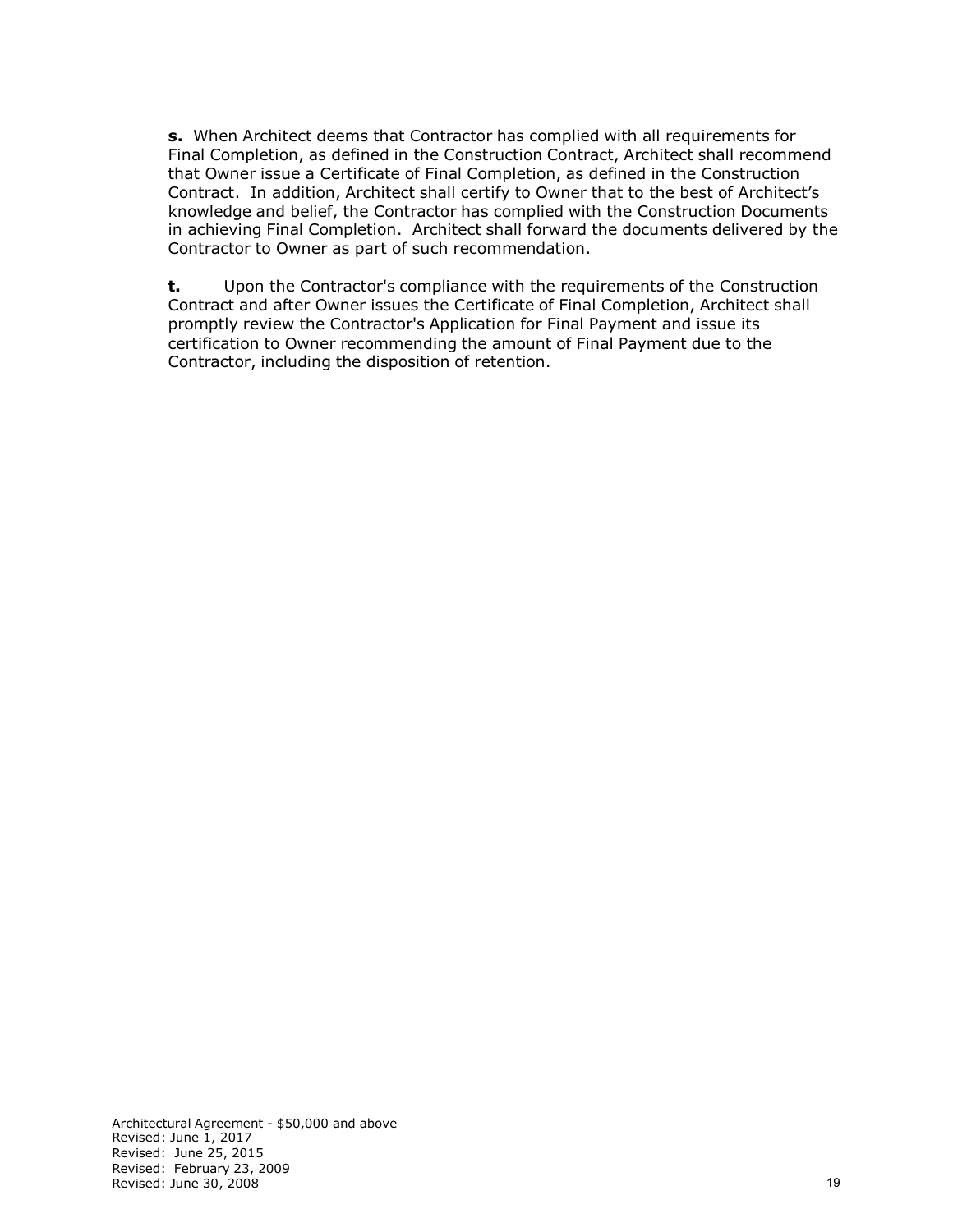# **EXHIBIT B Projected Project Schedule (Attached)**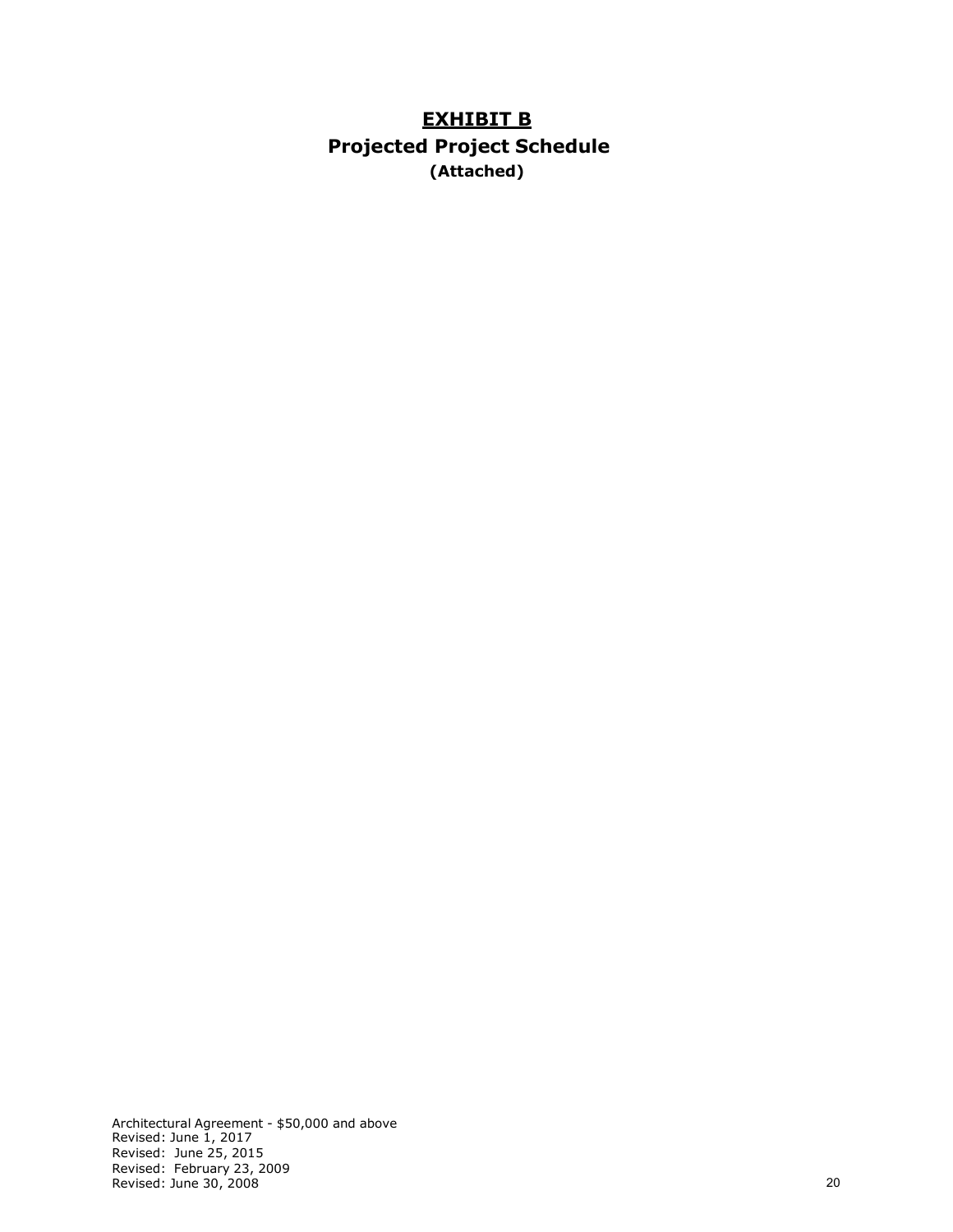## **EXHIBIT C Hourly Rates**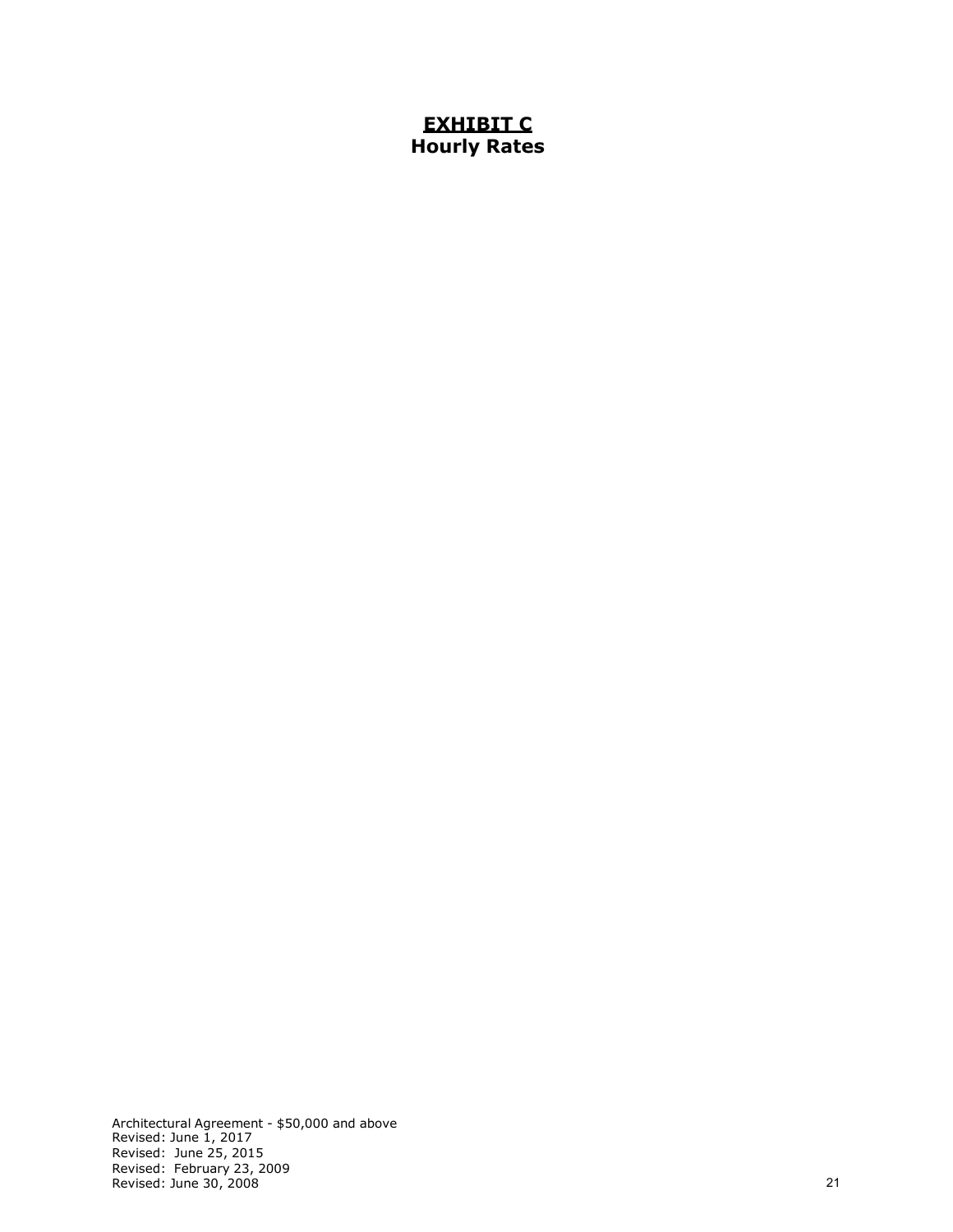## **EXHIBIT D Project Budget**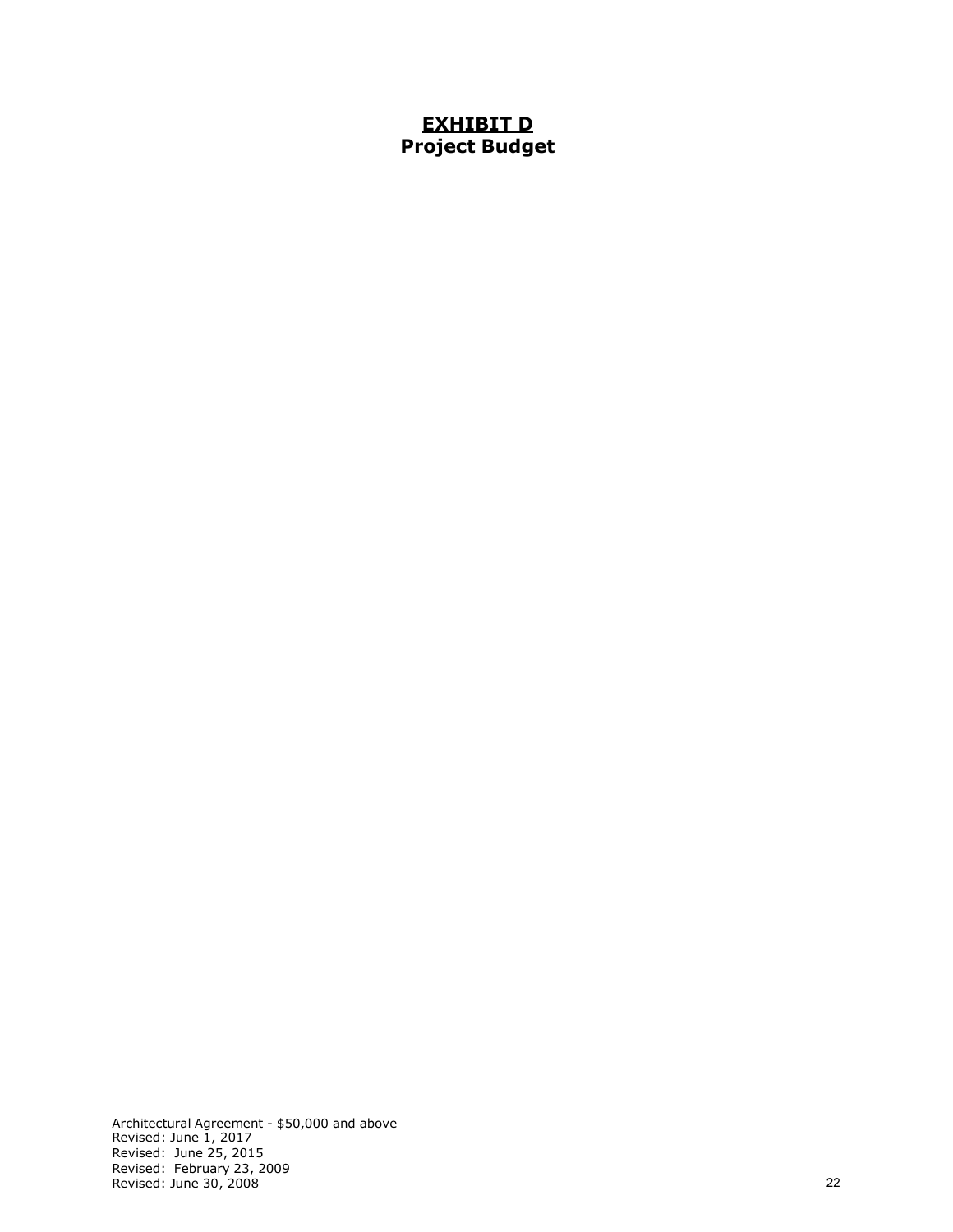# **EXHIBIT E Architect's Consultants**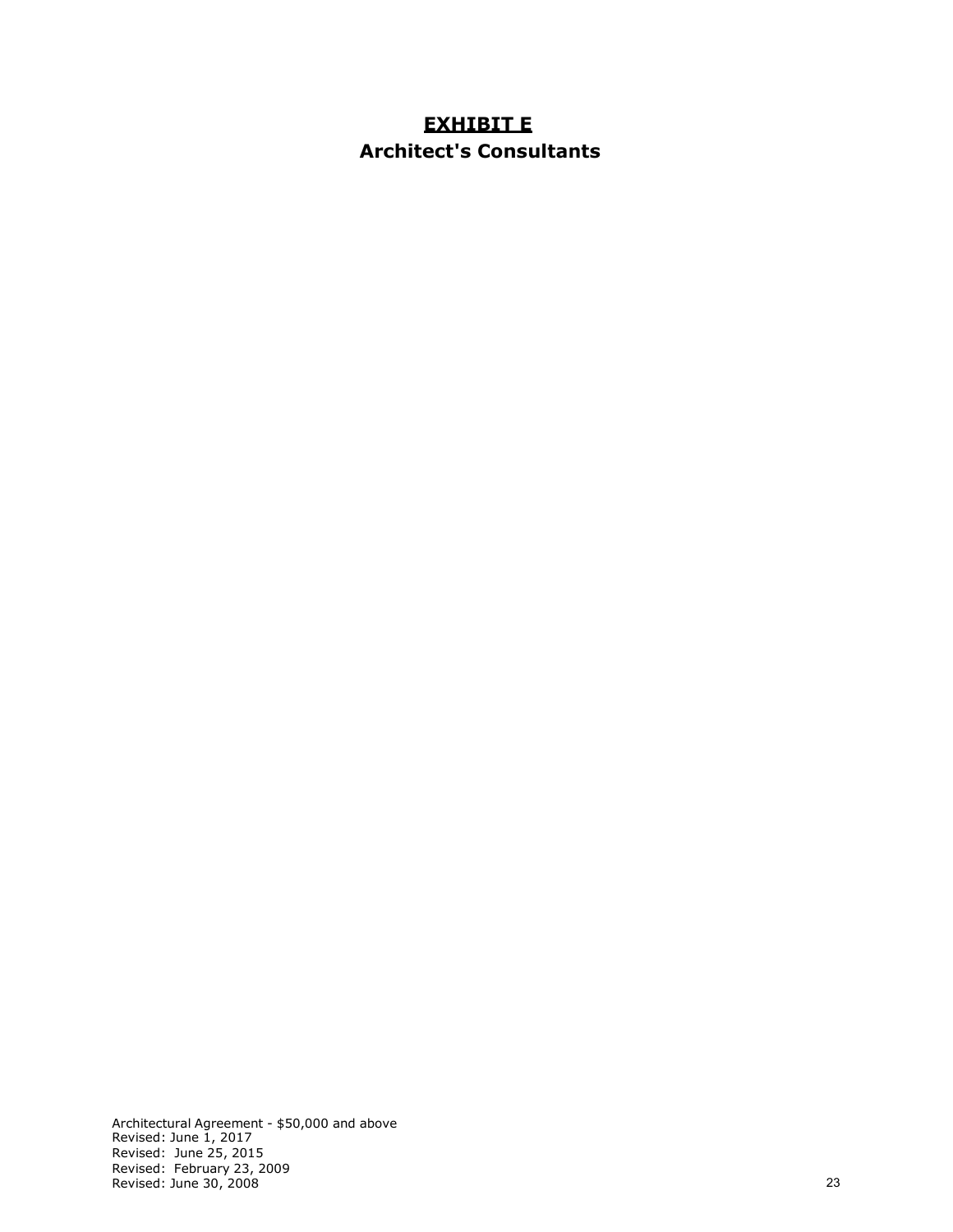# **EXHIBIT F Insurance Requirements**

At Architect's expense, Architect shall maintain insurance coverage of the following types continuously throughout the term of this Agreement or during any period Services are performed relating to this Agreement:

Architect shall carry Worker's Compensation per applicable laws and Employer's Liability insurance with a limit not less than \$500,000 each accident for bodily injury, \$500,000 each employee for bodily injury by disease, and \$500,000 policy limit for disease.

Architect shall carry Commercial General Liability (CGL) insurance on an occurrence form with a limit of not less than \$1,000,000 each occurrence covering liability arising from independent Architects, products-completed operations, personal injury and advertising injury, and liability assumed under an insured contract. Indemnitees shall be included as additional insureds under the CGL on form CG 20-10 or equivalent. This insurance shall apply as primary with respect to any other insurance or self-insurance available to Owner.

If Architect's Services require or involve the ownership, maintenance or use of an auto, Architect shall carry Commercial Auto Insurance with a limit of insurance no less than \$1,000,000 each accident covering "any auto" whether owned, scheduled, leased, hired or other.

Architect may, at its option, purchase insurance to cover its personal property. In no event shall Owner be liable for any damage to or loss of personal property sustained by Architect, whether or not it is insured, even if such loss is caused by the negligence of Owner, its employees, officers, directors, or agents.

Architect shall carry professional errors and omissions coverage in an amount of not less than One Million Dollars (\$1,000,000) per claim which shall include the coverage for attorney fees and investigation. Such policy shall cover claims arising out of negligent errors or omissions during the performance of professional services. The retroactive date of the policy must be shown on the certificate of insurance and must be before the date of this Agreement. If the coverage is canceled or not renewed and it is not replaced with another policy with a retroactive date that precedes the date of this Agreement, the Architect must provide extended reporting coverage for a minimum of two years after completion of this Agreement or the Services on the former policy. Architect shall keep such insurance in force during the course of this Agreement and for a period of not less than two (2) years after the date of substantial completion of the Services in accordance with the terms of this Agreement. Architect shall require its sub-consultants to provide the same Professional Liability Insurance coverage, unless otherwise agreed by Owner in writing.

Architect waives on behalf of itself and its insurers all rights against Owner and its agents, officers, directors, and employees for recovery of damages to the extent these damages are covered by its insurance regardless of deductibles, if any. Insurance companies affording the coverage required above shall have an AM Best Rating of no less than A- VII. Failure to maintain the required insurance may result in termination of this Agreement at Owner's option. By requiring insurance herein, Owner does not represent that coverage and limits will be adequate to protect Architect. The requirements contained herein shall not be construed in any manner to relieve or limit Architect's indemnification obligations for any